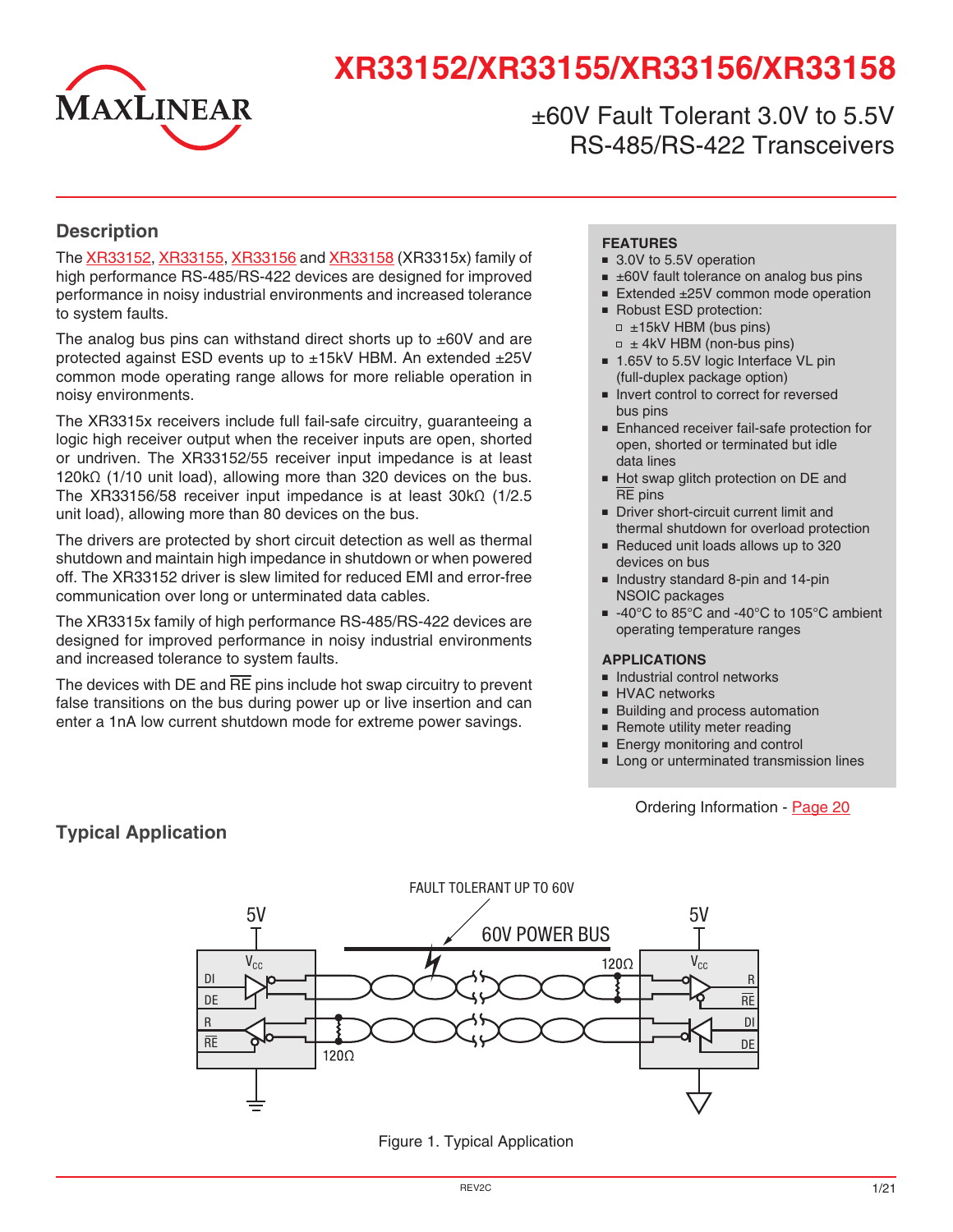# **XR33152/XR33155/XR33156/XR33158**

### **Absolute Maximum Ratings**

Stresses beyond the limits listed below may cause permanent damage to the device. Exposure to any Absolute Maximum Rating condition for extended periods may affect device reliability and lifetime.

| Input voltage at control and driver input (DE, DI and INV)                                        |
|---------------------------------------------------------------------------------------------------|
| Receiver output voltage (RO)                                                                      |
| Input voltage at control (RE) XR33156                                                             |
|                                                                                                   |
| Input voltage at control and driver input<br>(DE, DI, RINV, DINV, and INV) XR33156 - 0.3V to 7.0V |
| Receiver output voltage (RO)                                                                      |
| Driver output voltage (Y, Z, A/Y and B/Z)  ±60V                                                   |
| Receiver input voltage (A, B, A/Y and B/Z)  ±60V                                                  |
| Transient voltage pulse, through $100\Omega$ (Figure 7) $\pm 100V$                                |
|                                                                                                   |
| Storage temperature range  -65°C to 150°C                                                         |
| Lead temperature (soldering 10 seconds) 300°C                                                     |
|                                                                                                   |

#### ESD Ratings

| HBM - Human Body Model (A, B, Y and Z pins)  ±15kV |  |  |
|----------------------------------------------------|--|--|
| HBM - Human Body Model (all other pins) ±4kV       |  |  |

### **Operating Conditions**

| Package power dissipation, |  |
|----------------------------|--|
| Package power dissipation, |  |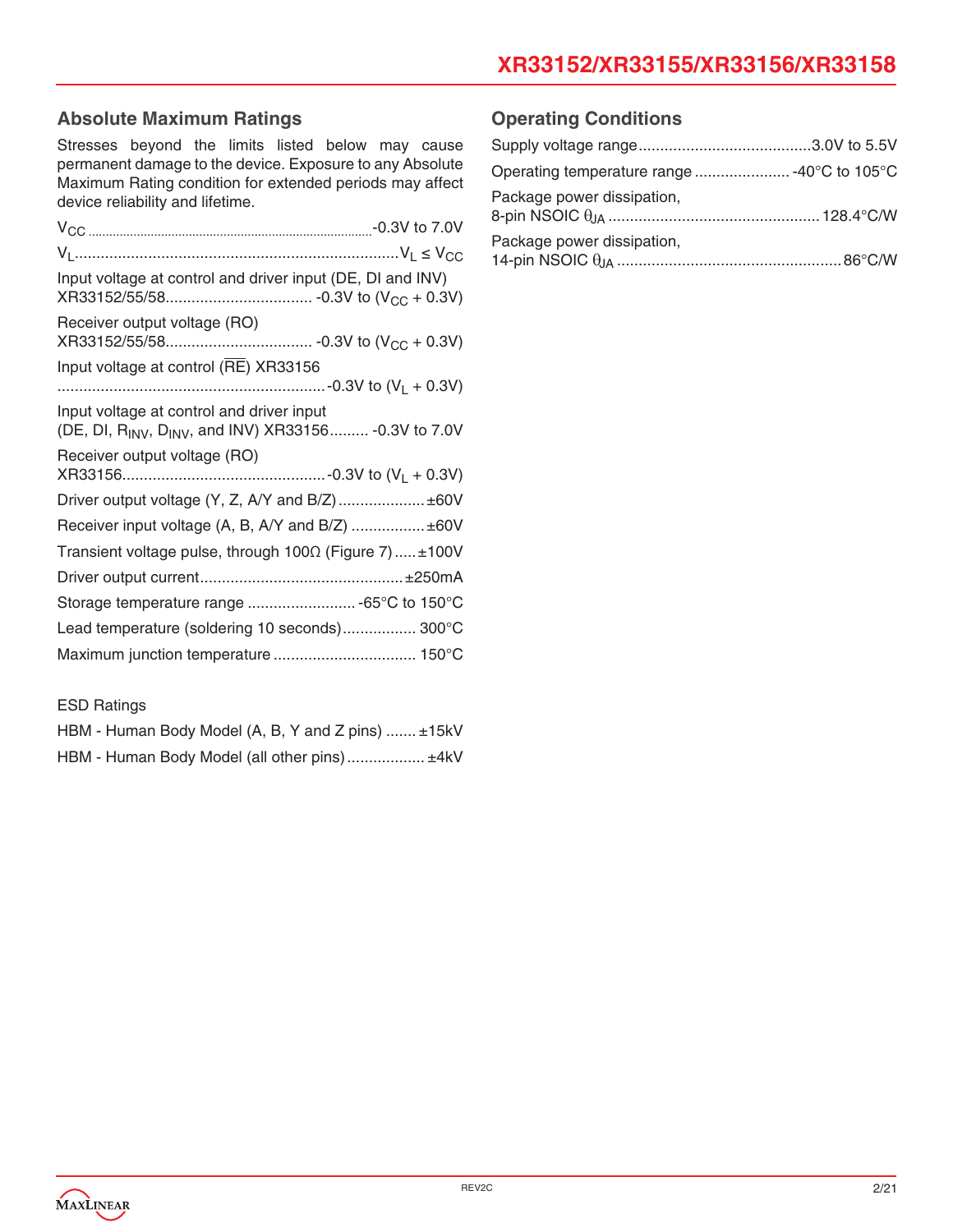### **Electrical Characteristics**

Unless otherwise noted:  $V_{CC}$  = 3.0V to 5.5V,  $T_A$  =  $T_{MIN}$  to  $T_{MAX}$ . Typical values are at  $V_{CC}$  = 5.0V,  $T_A$  = 25°C.

| Symbol                           | Parameter                                                                                   | Min                                                                                     | <b>Typ</b> | <b>Max</b> | <b>Units</b> |        |
|----------------------------------|---------------------------------------------------------------------------------------------|-----------------------------------------------------------------------------------------|------------|------------|--------------|--------|
| <b>Driver DC Characteristics</b> |                                                                                             |                                                                                         |            |            |              |        |
| $V_{CC}$                         | Supply voltage range                                                                        |                                                                                         | 3.0        |            | 5.5          | $\vee$ |
| $V_L$                            | I/O logic supply voltage range                                                              | $V_L \leq V_{CC}$                                                                       | 1.65       |            | 5.5          | V      |
|                                  |                                                                                             | $R_L = 100 \Omega$ (RS-422), Figure 4                                                   | 2          |            | $V_{CC}$     | V      |
| $V_{OD}$                         | Differential driver output,<br>$4.5V \leq V_{CC} \leq 5.5V$                                 | $R_1 = 54\Omega$ (RS-485), Figure 4                                                     | 1.5        |            | $V_{CC}$     | $\vee$ |
|                                  |                                                                                             | $-25V \leq V_{CM} \leq 25V$ , Figure 5                                                  | 1.5        |            | $V_{CC}$     | V      |
|                                  | Differential driver output,                                                                 | $R_L$ = 100 $\Omega$ (RS-422), Figure 4                                                 | 0.85       |            | $V_{CC}$     | $\vee$ |
| <b>V<sub>OD</sub></b>            | $3.0V \le V_{CC} \le 4.5V$                                                                  | $R_1 = 54\Omega$ (RS-485), Figure 4                                                     | 0.65       |            | $V_{CC}$     | V      |
| $\Delta V_{OD}$                  | Change in magnitude of<br>differential output voltage, Note 1                               |                                                                                         |            |            | ±0.2         | V      |
| V <sub>CM</sub>                  | Driver common-mode output<br>voltage (steady state)                                         | $RL = 100 \Omega$ (RS-422) or<br>$RL = 54\Omega$ (RS-485), Figure 4                     | 1          |            | 3            | V      |
| $\Delta\rm{V_{CM}}$              | Change in magnitude of common-mode<br>output voltage, Note 1                                |                                                                                         |            |            | ±0.2         | V      |
|                                  | Logic high input thresholds<br>$V_{\text{IH}}$<br>(DI, DE and INV)                          | $V_{CC}$ = 3.3V, for XR33152/55/58                                                      | 2.0        |            |              | $\vee$ |
|                                  |                                                                                             | $V_{CC} = 5.0V$ , for XR33152/55/58                                                     | 2.4        |            |              | V      |
| $V_{IL}$                         | Logic low input thresholds<br>(DI, DE and INV)                                              | For XR33152/55/58                                                                       |            |            | 0.8          | V      |
| V <sub>IH</sub>                  | Logic high input thresholds<br>(DI, DE, $\overline{RE}$ , D <sub>INV</sub> and $R_{INV}$ )  | $V_L \leq V_{CC}$ , for XR33156                                                         | $(2/3)V_L$ |            |              | V      |
| $V_{IL}$                         | Logic low input thresholds<br>(DI, DE, RE, D <sub>INV</sub> and R <sub>INV</sub> )          | $V_L \leq V_{CC}$ , for XR33156                                                         |            |            | $(1/3)V_L$   | $\vee$ |
| <b>V<sub>HYS</sub></b>           | Input hysteresis<br>(DI, DE, $\overline{RE}$ , D <sub>INV</sub> , R <sub>INV</sub> and INV) |                                                                                         |            | 100        |              | mV     |
|                                  | Logic input current (DI, DE and RE)                                                         | $0V \le V_{IN} \le V_{CC}$ , for XR33152/55/58<br>After first transition, Note 2        |            |            | ±1           | μA     |
|                                  | Logic input current (INV)                                                                   | $V_{IN}$ = $V_{CC}$ = 5.5V, for XR33152/55/58                                           | 25         | 33         | 55           | μA     |
| <sup>I</sup> IN                  | Logic input current (DI, DE and RE)                                                         | $0V \le V_{IN} \le V_L = V_{CC} = 5.5V$ , for XR33156<br>After first transition, Note 2 |            |            | ±1           | μA     |
|                                  | Logic input current (D <sub>INV</sub> and R <sub>INV</sub> )                                | $V_{IN} = V_L = V_{CC} = 5.5V$ , for XR33156                                            | 25         | 33         | 55           | μA     |
| <b>INHS</b>                      | Logic input current hot swap ( $DE$ and $\overline{RE}$ )                                   | Until first transition, Note 2                                                          |            | 100        | ±200         | μA     |
|                                  |                                                                                             | $V_{CC} = 0V$ or 5.5V, $V_{OUT} = 12V$ ,<br>DE = 0V, for XR33152/55                     |            |            | 100          | μA     |
|                                  |                                                                                             | $V_{CC} = 0V$ or 5.5V, $V_{OUT} = -7V$ ,<br>$DE = 0V$ , for XR33152/55                  | -80        |            |              | μA     |
| $I_{A,B}$                        | Input current (A and B)                                                                     | $V_{OIII}$ = 12V, DE = 0V,<br>$V_{CC}$ = 0V or 5.5V, for XR33156/58                     |            |            | 400          | μA     |
|                                  |                                                                                             | $V_{\text{OUT}} = -7V$ , DE = 0V,<br>$V_{CC} = 0V$ or 5.5V, for XR33156/58              | $-320$     |            |              | μA     |

**NOTES:**

1. Change in magnitude of differential output voltage and change in magnitude of common mode output voltage are the changes in output voltage when DI input changes state.

2. The hot swap feature disables the DE and RE inputs for the first 10μs after power is applied. Following this time period, these inputs are weakly pulled to their disabled state (low for DE, high for RE) until the first transition, after which they become high impedance inputs.

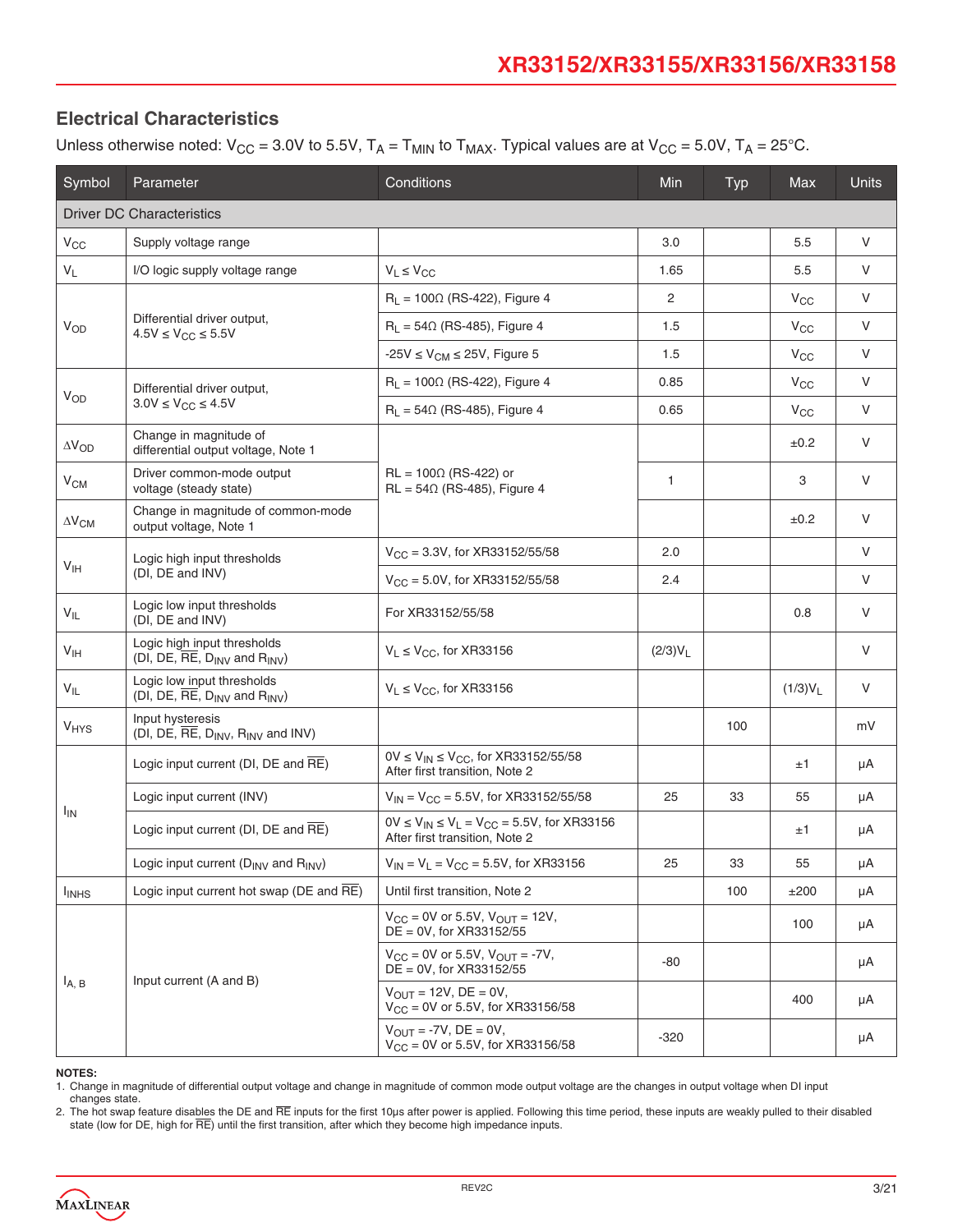Unless otherwise noted:  $V_{CC} = 3.0V$  to 5.5V,  $T_A = T_{MIN}$  to  $T_{MAX}$ . Typical values are at  $V_{CC} = 5.0V$ ,  $T_A = 25°C$ .

| Symbol                     | Parameter                                                                                | Conditions                                                                                                    |                | Typ    | Max  | <b>Units</b> |
|----------------------------|------------------------------------------------------------------------------------------|---------------------------------------------------------------------------------------------------------------|----------------|--------|------|--------------|
|                            | Output leakage (Y and Z)                                                                 | $V_{OUT} = 12V$ , DE = 0V, $V_{CC} = 0V$ or 5.5V                                                              |                |        | 100  | μA           |
| $I_{OL}$                   | Full-duplex                                                                              | $V_{OUT} = -7V$ , DE = 0V, $V_{CC} = 0V$ or 5.5V                                                              | $-80$          |        |      | μA           |
| losp                       | Driver short-circuit output current                                                      | $-60V \leq V_{\text{OUT}} \leq 60V$ , Figure 6                                                                |                |        | ±250 | mA           |
|                            | <b>Driver Thermal Characteristics</b>                                                    |                                                                                                               |                |        |      |              |
| T <sub>TS</sub>            | Thermal shutdown temperature                                                             | Junction temperature, Note 1                                                                                  |                | 175    |      | $^{\circ}$ C |
| $T$ TSH                    | Thermal shutdown hysteresis                                                              | Note 1                                                                                                        |                | 15     |      | $^{\circ}C$  |
|                            | <b>Receiver DC Characteristics</b>                                                       |                                                                                                               |                |        |      |              |
| $V_{\footnotesize\rm STH}$ | Receiver differential input signal threshold<br>voltage $(V_A - V_B)$                    | $-25V \leq V_{OUT} \leq 25V$                                                                                  |                | ±85    | ±200 | mV           |
| $\Delta V_{STH}$           | Receiver differential input<br>signal hysteresis                                         |                                                                                                               |                | 170    |      | mV           |
| V <sub>FSTH-</sub>         | Negative going receiver differential input<br>failsafe threshold voltage ( $V_A - V_B$ ) | $-25V \leq V_{\text{OUT}} \leq 25V$                                                                           | $-200$         | $-125$ | -40  | mV           |
| $V_{\text{FSTH+}}$         | Positive going receiver differential input<br>failsafe threshold voltage $(V_A - V_B)$   | $-25V \leq V_{OUT} \leq 25V$                                                                                  |                | $-100$ | -10  | mV           |
| $\Delta V$ FSTH            | Receiver differential input<br>failsafe hysteresis                                       |                                                                                                               |                | 25     |      | mV           |
| <b>V<sub>OH</sub></b>      | Receiver output high voltage (RO)                                                        | $I_{OUT} = -4mA$ , for XR33152/55/58                                                                          | $V_{CC}$ - 0.6 |        |      | $\vee$       |
| <b>V<sub>OL</sub></b>      | Receiver output low voltage (RO)                                                         | $I_{\text{OUT}} = 4 \text{mA}$ , for XR33152/55/58                                                            |                |        | 0.4  | V            |
| <b>V<sub>OH</sub></b>      | Receiver output high voltage (RO)                                                        | $3.0V \le V_L \le 5.5V$ , $I_{OUT} = -4mA$ ,<br>$1.6V \le V_L \le 3.0V$ , $I_{OUT} = -1mA$ ,<br>for XR33156   | $V_L - 0.6$    |        |      | V            |
| <b>V<sub>OL</sub></b>      | Receiver output low voltage (RO)                                                         | $3.0V \le V_L \le 5.5V$ , $I_{OUT} = 4mA$ ,<br>$1.6V \le V_L \le 3.0V$ , $I_{OUT} = 1mA$ ,<br>for XR33156     |                |        | 0.4  | $\vee$       |
| $I_{OZR}$                  | High-Z receiver output current                                                           | $0V \leq V_{OUT} \leq V_{CC}$ , for XR33152/55/58<br>$0V \leq V_{\text{OUT}} \leq V_{\text{L}}$ , for XR33156 |                |        | ±1   | μA           |
|                            |                                                                                          | $-25V \le V_{CM} \le 25V$ , for XR33152/55                                                                    | 120            |        |      | $k\Omega$    |
| $R_{IN}$                   | RX input resistance                                                                      | -25V $\leq$ V <sub>CM</sub> $\leq$ 25V, for XR33156/58                                                        | 30             |        |      | $k\Omega$    |
|                            | RX output short-circuit current                                                          | $0V ≤ VRO ≤ VCC$ , for XR33152/55/58                                                                          |                |        | 110  | mA           |
| losc                       | RX output short-circuit current                                                          | $0V \le V_{\text{RO}} \le V_{\text{L}}$ , for XR33156                                                         |                |        | 110  | mA           |
| <b>Supply Current</b>      |                                                                                          |                                                                                                               |                |        |      |              |
| $I_{\rm CC}$               | Supply current                                                                           | No load, $\overline{RE} = 0V$ or $V_{CC}$ ,<br>$DE = V_{CC}$ , $DI = 0V$ or $V_{CC}$                          |                |        | 4    | mA           |
| <b>I</b> SHDN              | Supply current in shutdown mode                                                          | $\overline{RE}$ = V <sub>CC</sub> , DE = 0V                                                                   |                | 0.001  | 1    | μA           |

**NOTES:**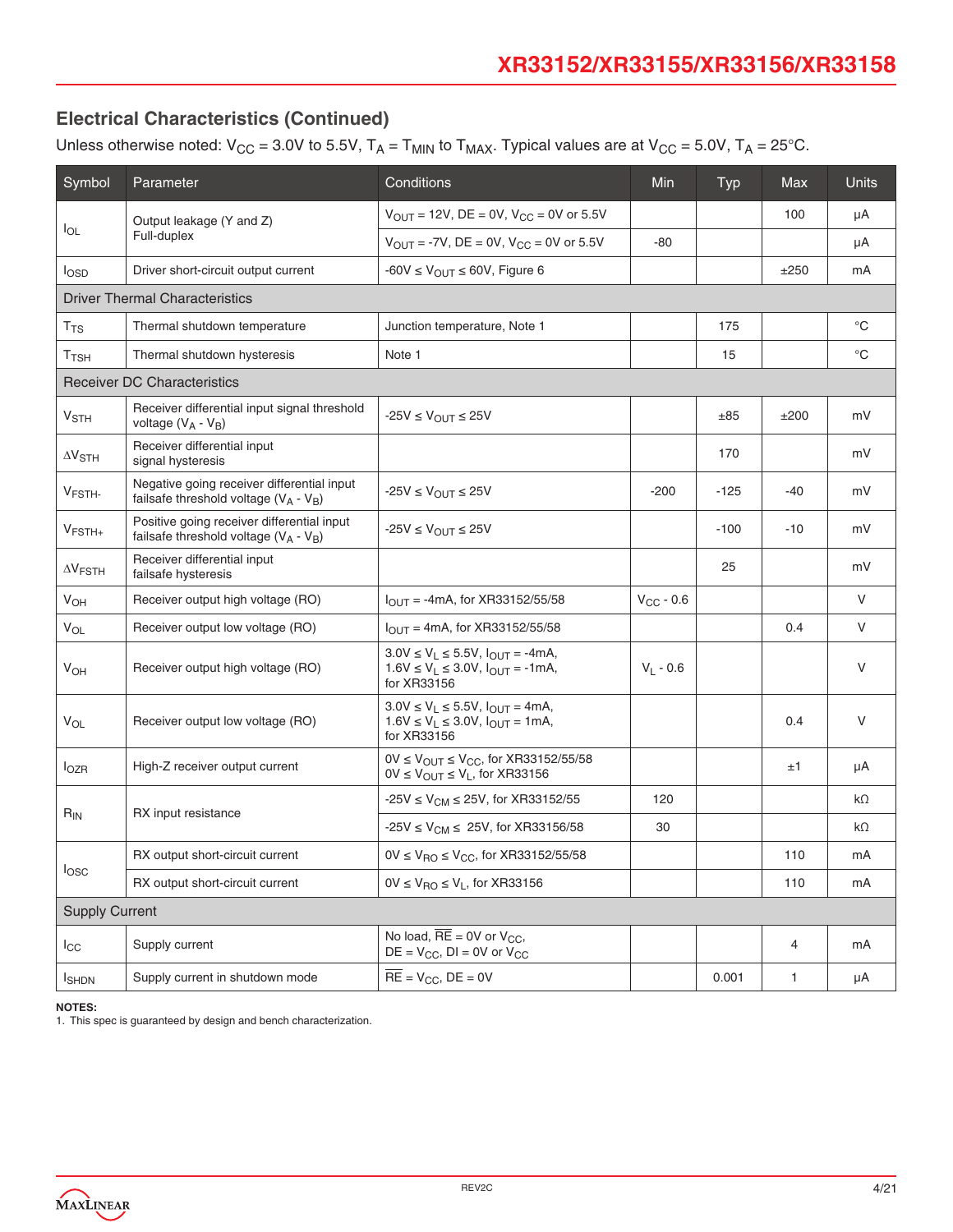#### Driver AC Characteristics - XR33152 (250kbps)

Unless otherwise noted:  $V_{CC}$  = 3.0V to 5.5V,  $T_A$  =  $T_{MIN}$  to  $T_{MAX}$ . Typical values are at  $V_{CC}$  = 5.0V,  $T_A$  = 25°C.

| Symbol                                  | Parameter                                     | Conditions                                              | <b>Min</b> | Typ | <b>Max</b> | <b>Units</b> |
|-----------------------------------------|-----------------------------------------------|---------------------------------------------------------|------------|-----|------------|--------------|
| t <sub>DPLH</sub>                       | Driver propagation delay (low to high)        |                                                         | 350        |     | 1500       | ns           |
| <sup>t</sup> DPHL                       | Driver propagation delay (high to low)        |                                                         | 350        |     | 1600       | ns           |
| It <sub>DPLH</sub> -t <sub>DPHL</sub> I | Differential driver output skew               | $C_1 = 50pF$ , R <sub>1</sub> = 54 $\Omega$ , Figure 7  |            | 20  | 200        | ns           |
| $t_{\text{DR}}$ , $t_{\text{DF}}$       | Driver differential output rise or fall time  |                                                         | 400        |     | 1500       | ns           |
|                                         | Maximum data rate                             | $1/t_{\text{LII}}$ , duty cycle 40% to 60%              | 250        |     |            | kbps         |
| $t_{DZH}$                               | Driver enable to output high                  |                                                         |            | 200 | 2500       | ns           |
| $t_{\text{DZL}}$                        | Driver enable to output low                   | $C_1 = 50pF$ , R <sub>1</sub> = 500 $\Omega$ , Figure 8 |            | 200 | 2500       | ns           |
| t <sub>DHZ</sub>                        | Driver disable from output high               |                                                         |            |     | 250        | ns           |
| $t_{DLZ}$                               | Driver disable from output low                |                                                         |            |     | 250        | ns           |
| t <sub>RZH(SHDN)</sub>                  | Driver enable from shutdown to<br>output high |                                                         |            |     | 5500       | ns           |
| t <sub>RZL(SHDN)</sub>                  | Driver enable from shutdown to<br>output low  | $C_1 = 50pF$ , R <sub>1</sub> = 500 $\Omega$ , Figure 8 |            |     | 5500       | ns           |
| t <sub>SHDN</sub>                       | Time to shutdown                              | Notes 1 and 2                                           | 50         | 200 | 600        | ns           |

#### Receiver AC Characteristics -XR33152 (250kbps)

Unless otherwise noted:  $V_{CC}$  = 3.0V to 5.5V,  $T_A$  =  $T_{MIN}$  to  $T_{MAX}$ . Typical values are at  $V_{CC}$  = 5.0V,  $T_A$  = 25°C.

| Symbol                    | Parameter                                       | Conditions                                                                            | Min | Typ | <b>Max</b> | <b>Units</b> |
|---------------------------|-------------------------------------------------|---------------------------------------------------------------------------------------|-----|-----|------------|--------------|
| <sup>t</sup> RPLH         | Receiver propagation delay (low to high)        |                                                                                       |     |     | 200        | ns           |
| <sup>t</sup> RPHL         | Receiver propagation delay (high to low)        | $C_L = 15pF$ , $V_{ID} = \pm 2V$ , $V_{ID}$ rise and<br>fall times $<$ 15ns, Figure 9 |     |     | 200        | ns           |
| $ t_{RPLH}$ - $t_{RPHL} $ | Receiver propagation delay skew                 |                                                                                       |     |     | 30         | ns           |
|                           | Maximum data rate                               | $1/t_{\text{LII}}$ , duty cycle 40% to 60%                                            | 250 |     |            | kbps         |
| $t_{RZH}$                 | Receiver enable to output high                  |                                                                                       |     |     | 50         | ns           |
| t <sub>RZL</sub>          | Receiver enable to output low                   |                                                                                       |     |     | 50         | ns           |
| t <sub>RHZ</sub>          | Receiver disable from output high               | $C_1 = 15pF$ , R <sub>1</sub> = 1k $\Omega$ , Figure 10                               |     |     | 50         | ns           |
| $t_{RLZ}$                 | Receiver disable from output low                |                                                                                       |     |     | 50         | ns           |
| <sup>t</sup> RZH(SHDN)    | Receiver enable from shutdown to<br>output high |                                                                                       |     |     | 3500       | ns           |
| <sup>t</sup> RZL(SHDN)    | Receiver enable from shutdown to<br>output low  | $C_1 = 15pF$ , R <sub>1</sub> = 1k $\Omega$ , Figure 10                               |     |     | 3500       | ns           |
| t <sub>SHDN</sub>         | Time to shutdown                                | Notes 1 and 2                                                                         | 50  | 200 | 600        | ns           |

**NOTES:**

1. The transceivers are put into shutdown by bringing RE high and DE low simultaneously for at least 600ns. If the control inputs are in this state for less than 50ns, the device is guaranteed to not enter shutdown. If the enable inputs are held in this state for at least 600ns, the device is ensured to be in shutdown. Note that the receiver and driver enable times increase significantly when coming out of shutdown.

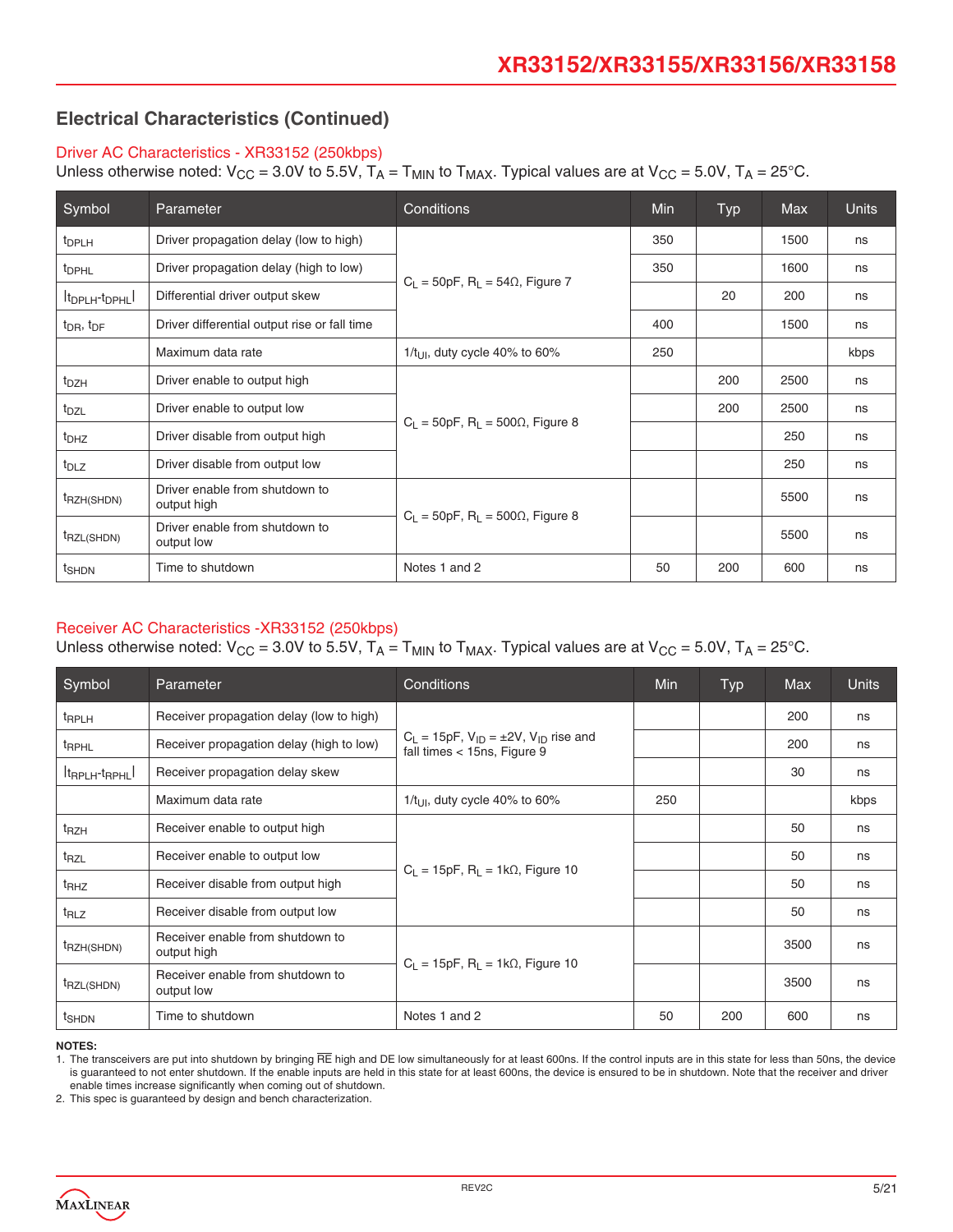#### Driver AC Characteristics - XR33155 (1Mbps)

Unless otherwise noted:  $V_{CC}$  = 3.0V to 5.5V,  $T_A$  =  $T_{MIN}$  to  $T_{MAX}$ . Typical values are at  $V_{CC}$  = 5.0V,  $T_A$  = 25°C.

| Symbol                                  | Parameter                                     | Conditions                                              | <b>Min</b> | Typ  | <b>Max</b> | <b>Units</b> |
|-----------------------------------------|-----------------------------------------------|---------------------------------------------------------|------------|------|------------|--------------|
| <sup>t</sup> DPLH                       | Driver propagation delay (low to high)        |                                                         |            | 150  | 500        | ns           |
| <sup>t</sup> DPHL                       | Driver propagation delay (high to low)        |                                                         |            | 150  | 500        | ns           |
| It <sub>DPLH</sub> -t <sub>DPHL</sub> I | Differential driver output skew               | $C_1 = 50pF$ , R <sub>1</sub> = 54 $\Omega$ , Figure 7  |            | 5    | 50         | ns           |
| $t_{\text{DR}}$ , $t_{\text{DF}}$       | Driver differential output rise or fall time  |                                                         | 100        | 200  | 300        | ns           |
|                                         | Maximum data rate                             | $1/t_{\text{LII}}$ , duty cycle 40% to 60%              | 1          |      |            | Mbps         |
| $t_{DZH}$                               | Driver enable to output high                  |                                                         |            | 1000 | 2500       | ns           |
| $t_{\text{DZL}}$                        | Driver enable to output low                   | $C_1 = 50pF$ , R <sub>1</sub> = 500 $\Omega$ , Figure 8 |            | 1000 | 2500       | ns           |
| t <sub>DHZ</sub>                        | Driver disable from output high               |                                                         |            |      | 250        | ns           |
| $t_{DLZ}$                               | Driver disable from output low                |                                                         |            |      | 250        | ns           |
| t <sub>DZH</sub> (SHDN)                 | Driver enable from shutdown to<br>output high |                                                         |            | 2500 | 4500       | ns           |
| t <sub>DZL</sub> (SHDN)                 | Driver enable from shutdown to<br>output low  | $C_1 = 50pF$ , R <sub>1</sub> = 500 $\Omega$ , Figure 8 |            | 2500 | 4500       | ns           |
| t <sub>SHDN</sub>                       | Time to shutdown                              | Notes 1 and 2                                           | 50         | 200  | 600        | ns           |

#### Receiver AC Characteristics - XR33155 (1Mbps)

Unless otherwise noted:  $V_{CC}$  = 3.0V to 5.5V,  $T_A$  =  $T_{MIN}$  to  $T_{MAX}$ . Typical values are at  $V_{CC}$  = 5.0V,  $T_A$  = 25°C.

| Symbol                    | Parameter                                       | Conditions                                                                            | <b>Min</b>   | <b>Typ</b> | <b>Max</b> | <b>Units</b> |
|---------------------------|-------------------------------------------------|---------------------------------------------------------------------------------------|--------------|------------|------------|--------------|
| <sup>t</sup> RPLH         | Receiver propagation delay (low to high)        |                                                                                       |              |            | 200        | ns           |
| <sup>t</sup> RPHL         | Receiver propagation delay (high to low)        | $C_1 = 15pF$ , $V_{1D} = \pm 2V$ , $V_{1D}$ rise and<br>fall times $<$ 15ns, Figure 9 |              |            | 200        | ns           |
| $ t_{RPLH}$ - $t_{RPHL} $ | Receiver propagation delay skew                 |                                                                                       |              |            | 30         | ns           |
|                           | Maximum data rate                               | $1/t_{\text{LII}}$ , duty cycle 40% to 60%                                            | $\mathbf{1}$ |            |            | <b>Mbps</b>  |
| t <sub>RZH</sub>          | Receiver enable to output high                  |                                                                                       |              |            | 50         | ns           |
| t <sub>RZL</sub>          | Receiver enable to output low                   |                                                                                       |              |            | 50         | ns           |
| t <sub>RHZ</sub>          | Receiver disable from output high               | $C_1 = 15pF$ , $R_1 = 1k\Omega$ , Figure 10                                           |              |            | 50         | ns           |
| $t_{RLZ}$                 | Receiver disable from output low                |                                                                                       |              |            | 50         | ns           |
| <sup>t</sup> RZH(SHDN)    | Receiver enable from shutdown to<br>output high |                                                                                       |              |            | 3500       | ns           |
| <sup>t</sup> RZL(SHDN)    | Receiver enable from shutdown to<br>output low  | $C_L = 15pF$ , $R_L = 1k\Omega$ , Figure 10                                           |              |            | 3500       | ns           |
| t <sub>SHDN</sub>         | Time to shutdown                                | Notes 1 and 2                                                                         | 50           | 200        | 600        | ns           |

**NOTES:**

1. The transceivers are put into shutdown by bringing RE high and DE low simultaneously for at least 600ns. If the control inputs are in this state for less than 50ns, the device is guaranteed to not enter shutdown. If the enable inputs are held in this state for at least 600ns, the device is ensured to be in shutdown. Note that the receiver and driver enable times increase significantly when coming out of shutdown.

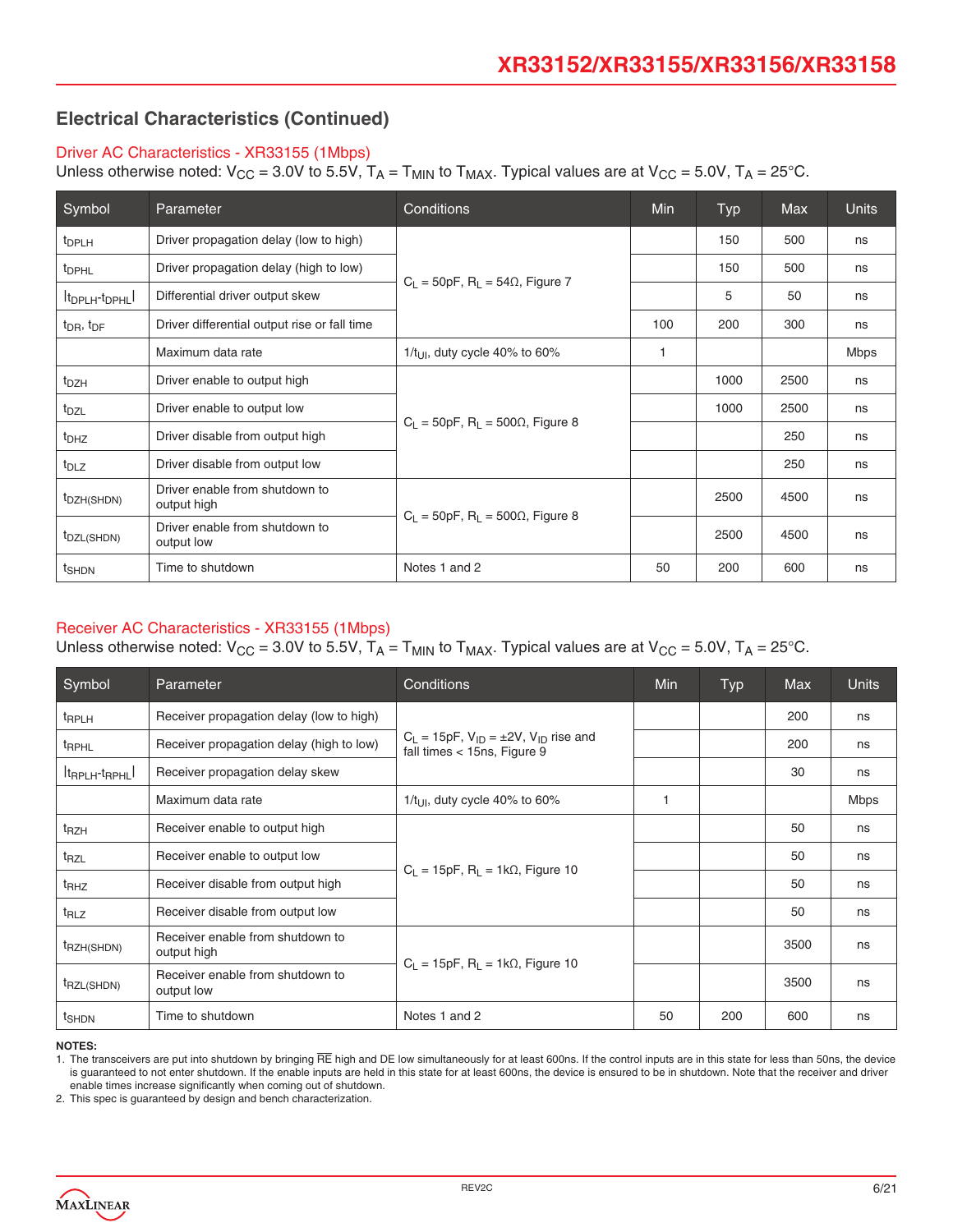#### Driver AC Characteristics - XR33156 and XR33158 (20Mbps)

Unless otherwise noted:  $V_{CC}$  = 3.0V to 5.5V,  $T_A$  =  $T_{MIN}$  to  $T_{MAX}$ . Typical values are at  $V_{CC}$  = 5.0V,  $T_A$  = 25°C.

| Symbol                                  | Parameter                                       | Min                                           | Typ | Max | <b>Units</b> |             |
|-----------------------------------------|-------------------------------------------------|-----------------------------------------------|-----|-----|--------------|-------------|
| <sup>t</sup> DPLH                       | Driver prop. delay (low to high)                |                                               |     |     | 25           | ns          |
| <sup>t</sup> DPHL                       | Driver prop. delay (high to low)                | $C_1 = 50pF$ , R <sub>1</sub> = 54 $\Omega$ , |     |     | 25           | ns          |
| It <sub>DPLH</sub> -t <sub>DPHL</sub> I | Differential driver output skew                 | Figure 7                                      |     |     | 5            | ns          |
| $t_{\text{DR}}$ , $t_{\text{DF}}$       | Driver differential output<br>rise or fall time |                                               |     |     | 15           | ns          |
|                                         | Maximum data rate                               | 1/t <sub>UI</sub> , duty cycle 40% to 60%     | 20  |     |              | <b>Mbps</b> |
| t <sub>DZH</sub>                        | Driver enable to output high                    |                                               |     |     | 60           | ns          |
| t <sub>DZL</sub>                        | Driver enable to output low                     | $C_L = 50pF$ , $R_L = 500\Omega$ ,            |     |     | 60           | ns          |
| t <sub>DHZ</sub>                        | Driver disable from output high                 | Figure 8                                      |     |     | 250          | ns          |
| $t_{DLZ}$                               | Driver disable from output low                  |                                               |     |     | 250          | ns          |
| t <sub>DZH</sub> (SHDN)                 | Driver enable from shutdown to<br>output high   | $C_L = 50pF$ , $R_L = 500\Omega$ ,            |     |     | 2200         | ns          |
| t <sub>DZL</sub> (SHDN)                 | Driver enable from shutdown to<br>output low    | Figure 8                                      |     |     | 2200         | ns          |
| t <sub>SHDN</sub>                       | Time to shutdown                                | Notes 1 and 2                                 | 50  | 200 | 600          | ns          |

#### Receiver AC Characteristics - XR33156 and XR33158 (20Mbps)

Unless otherwise noted:  $V_{CC}$  = 3.0V to 5.5V,  $T_A$  =  $T_{MIN}$  to  $T_{MAX}$ . Typical values are at  $V_{CC}$  = 5.0V,  $T_A$  = 25°C.

| Symbol                                  | Parameter                                       | Conditions                                  | Min | <b>Typ</b> | <b>Max</b> | <b>Units</b> |
|-----------------------------------------|-------------------------------------------------|---------------------------------------------|-----|------------|------------|--------------|
| <sup>t</sup> RPLH                       | Receiver prop. delay (low to high)              | $C_L = 15pF$ , $V_{ID} = \pm 2V$ ,          |     |            | 60         | ns           |
| <sup>t</sup> RPHL                       | Receiver prop. delay (high to low)              | $V_{\text{ID}}$ rise and fall times < 15ns, |     |            | 60         | ns           |
| It <sub>RPLH</sub> -t <sub>RPHL</sub> I | Receiver propagation delay skew                 | Figure 9                                    |     |            | 5          | ns           |
|                                         | Maximum data rate                               | $1/t_{\text{H}}$ , duty cycle 40% to 60%    | 20  |            |            | <b>Mbps</b>  |
| $t_{RZH}$                               | Receiver enable to output high                  |                                             |     |            | 50         | ns           |
| $t_{RZL}$                               | Receiver enable to output low                   | $C_L = 15pF$ , $R_L = 1k\Omega$ ,           |     |            | 50         | ns           |
| $t_{RHZ}$                               | Receiver disable from output high               | Figure 10, for XR33156                      |     |            | 50         | ns           |
| $t_{RLZ}$                               | Receiver disable from output low                |                                             |     |            | 50         | ns           |
| t <sub>RZH(SHDN)</sub>                  | Receiver enable from shutdown to<br>output high | $C_L = 15pF$ , $R_L = 1k\Omega$ ,           |     |            | 2200       | ns           |
| t <sub>RZL(SHDN)</sub>                  | Receiver enable from shutdown to<br>output low  | Figure 10, for XR33156                      |     |            | 2200       | ns           |
| t <sub>SHDN</sub>                       | Time to shutdown                                | Notes 1 and 2, for XR33156                  | 50  | 200        | 600        | ns           |

#### **NOTES:**

1. The transceivers are put into shutdown by bringing RE high and DE low simultaneously for at least 600ns. If the control inputs are in this state for less than 50ns,

the device is guaranteed to not enter shutdown. If the enable inputs are held in this state for at least 600ns, the device is ensured to be in shutdown. Note that the receiver and driver enable times increase significantly when coming out of shutdown.

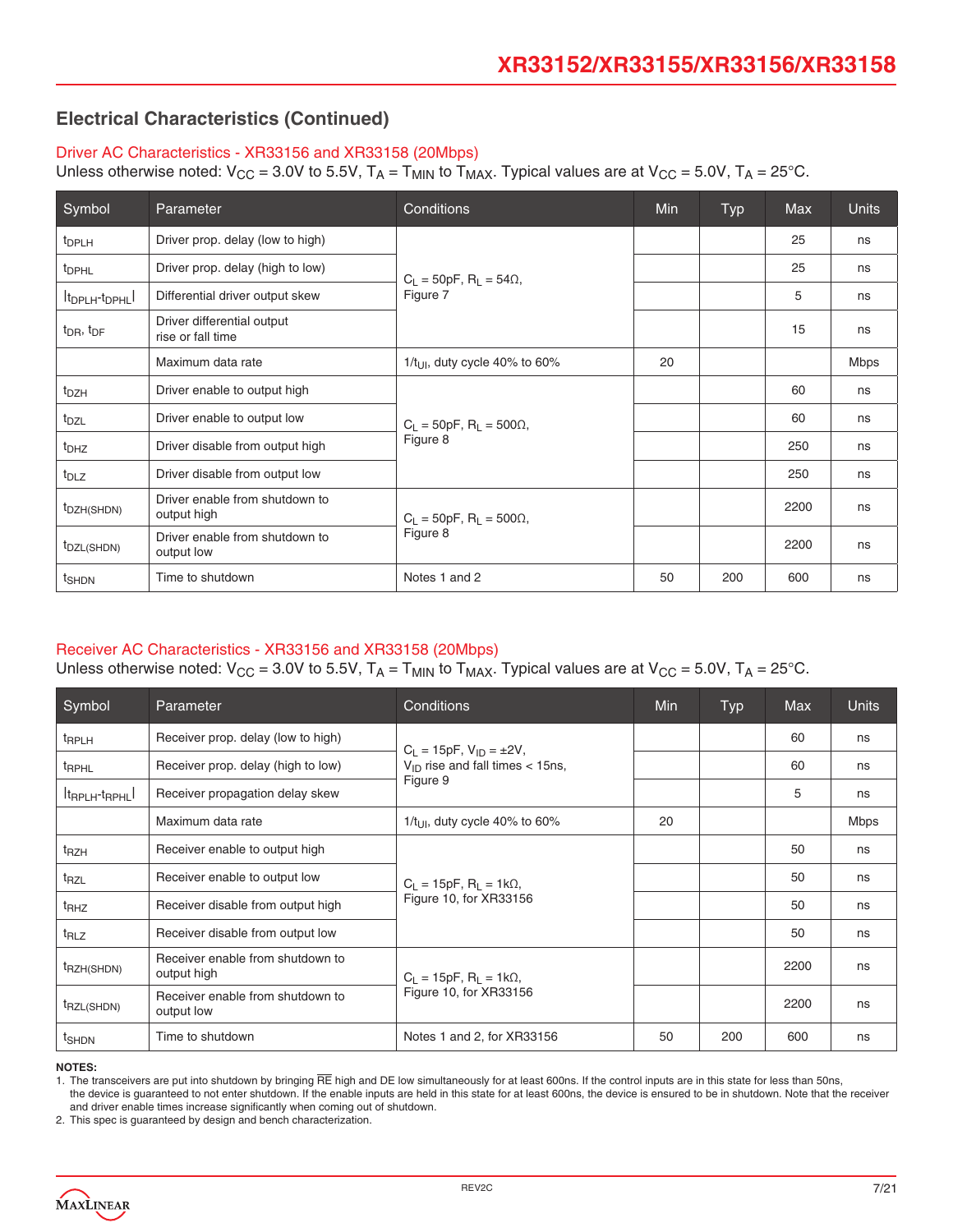### **Pin Configurations**



#### XR33152, XR33155 and XR33158 Half-duplex XR33156 Full-duplex

### **Pin Functions**

| Pin Number                                   |                        |             |             |                                                                                                                                                                                                                                                                                                                                                           |
|----------------------------------------------|------------------------|-------------|-------------|-----------------------------------------------------------------------------------------------------------------------------------------------------------------------------------------------------------------------------------------------------------------------------------------------------------------------------------------------------------|
| Half-duplex<br>XR33152<br>XR33155<br>XR33158 | Full-duplex<br>XR33156 | Pin Name    | <b>Type</b> | Description                                                                                                                                                                                                                                                                                                                                               |
|                                              | 1                      | <b>RINV</b> |             | Receiver invert control (active high). When enabled, the polarity of the receiver bus<br>pins (A & B) is reversed: $A =$ inverting and $B =$ non-inverting. When disabled, the<br>receiver bus pins (A & B) operate normally: $A = \text{non-inverting}$ and $B = \text{inverting}$ .<br>The R <sub>INV</sub> pin has a 150K $\Omega$ pull-down resistor. |
| 1                                            | 2                      | <b>RO</b>   | $\circ$     | Receiver output, when RE is low and if $(A-B) \ge 200$ mV, RO is high. If $(A-B) \le 200$ mV,<br>RO is low If inputs are left floating, shorted together or terminated and undriven for<br>more than 2us the output is high.                                                                                                                              |
| $\overline{2}$                               |                        | <b>INV</b>  |             | Driver and receiver invert control (active high). When enabled, the polarity of the driver<br>input and receiver input bus pins is inverted. When disabled, the driver input and<br>receiver inputs operate normally: $A =$ non-inverting and $B =$ inverting. The INV pin has<br>a 150k $\Omega$ pull-down resistor.                                     |
|                                              | 3                      | RE          |             | Receiver output enable (hot swap). When RE is low, RO is enabled. When RE is high,<br>RO is high impedance. RE should be high and DE should be low to enter<br>shutdown mode.                                                                                                                                                                             |
| 3                                            | $\overline{4}$         | DE          |             | Driver output enable (hot swap). When DE is high, outputs are enabled. When DE is<br>low, outputs are high impedance. DE should be low and RE should be high to enter<br>shutdown mode.                                                                                                                                                                   |
| 4                                            | 5                      | <b>DI</b>   |             | Driver input. With DE high, a low level on DI forces non-inverting output low and<br>inverting output high. Similarly, a high level on DI forces non-inverting output high and<br>inverting output low.                                                                                                                                                   |
| 5                                            | 6, 7                   | <b>GND</b>  | <b>PWR</b>  | Ground.                                                                                                                                                                                                                                                                                                                                                   |
| 6                                            |                        | A/Y         | 1/O         | Non-inverting receiver input and non-Inverting driver output.                                                                                                                                                                                                                                                                                             |
| $\overline{7}$                               |                        | B/Z         | 1/O         | Inverting receiver input and Inverting driver output.                                                                                                                                                                                                                                                                                                     |

#### **NOTE:**

Type: I = Input, O = Output, I/O = Input/Output, PWR = Power.

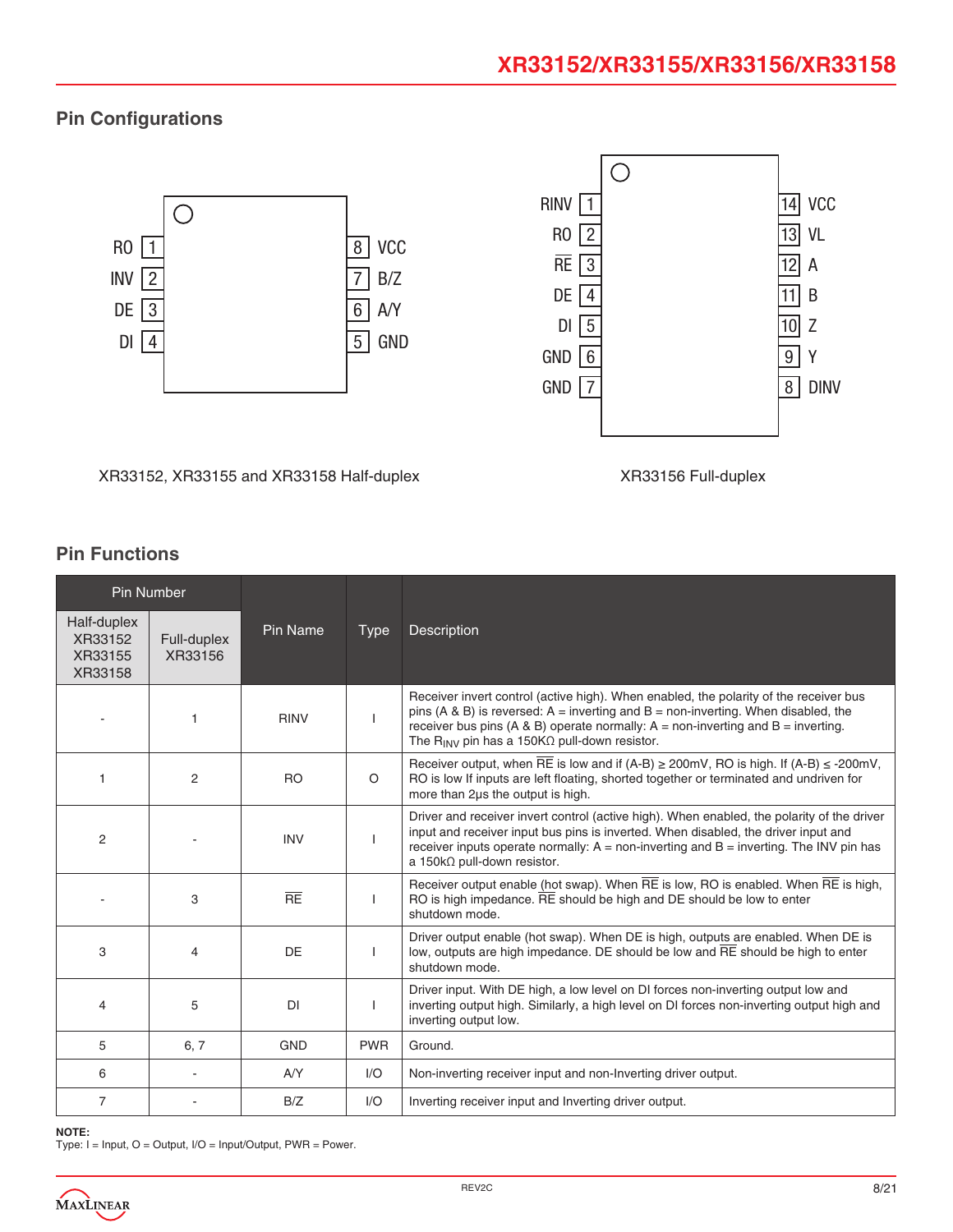### **Pin Functions (Continued)**

|                                              | <b>Pin Number</b>      |             |             |                                                                                                                                                                                                                                                                                                                                             |
|----------------------------------------------|------------------------|-------------|-------------|---------------------------------------------------------------------------------------------------------------------------------------------------------------------------------------------------------------------------------------------------------------------------------------------------------------------------------------------|
| Half-duplex<br>XR33152<br>XR33155<br>XR33158 | Full-duplex<br>XR33156 | Pin Name    | <b>Type</b> | <b>Description</b>                                                                                                                                                                                                                                                                                                                          |
| 8                                            | 14                     | <b>VCC</b>  | <b>PWR</b>  | 3.0V to 5.5V power supply input bypass to ground with 0.1µF capacitor.                                                                                                                                                                                                                                                                      |
|                                              | 12                     | A           |             | Non inverting receiver input.                                                                                                                                                                                                                                                                                                               |
|                                              | 11                     | B           |             | Inverting receiver input.                                                                                                                                                                                                                                                                                                                   |
|                                              | 9                      | Υ           | $\circ$     | Non-inverting driver output.                                                                                                                                                                                                                                                                                                                |
|                                              | 10                     | Ζ           | $\circ$     | Inverting driver output.                                                                                                                                                                                                                                                                                                                    |
|                                              | 8                      | <b>DINV</b> |             | Driver invert control (active high). When enabled, the polarity of the driver input pin is<br>inverted causing the driver output (Y & Z) polarities to be inverted. When disabled, the<br>driver bus pins (Y & Z) operate normally: Y = non-inverting and Z = inverting. The $D_{\text{INV}}$<br>pin has a $150k\Omega$ pull-down resistor. |
|                                              | 13                     | VL          | <b>PWR</b>  | Logic interface power supply.                                                                                                                                                                                                                                                                                                               |

**NOTE:** 

Type: I = Input, O = Output, I/O = Input/Output, PWR = Power.

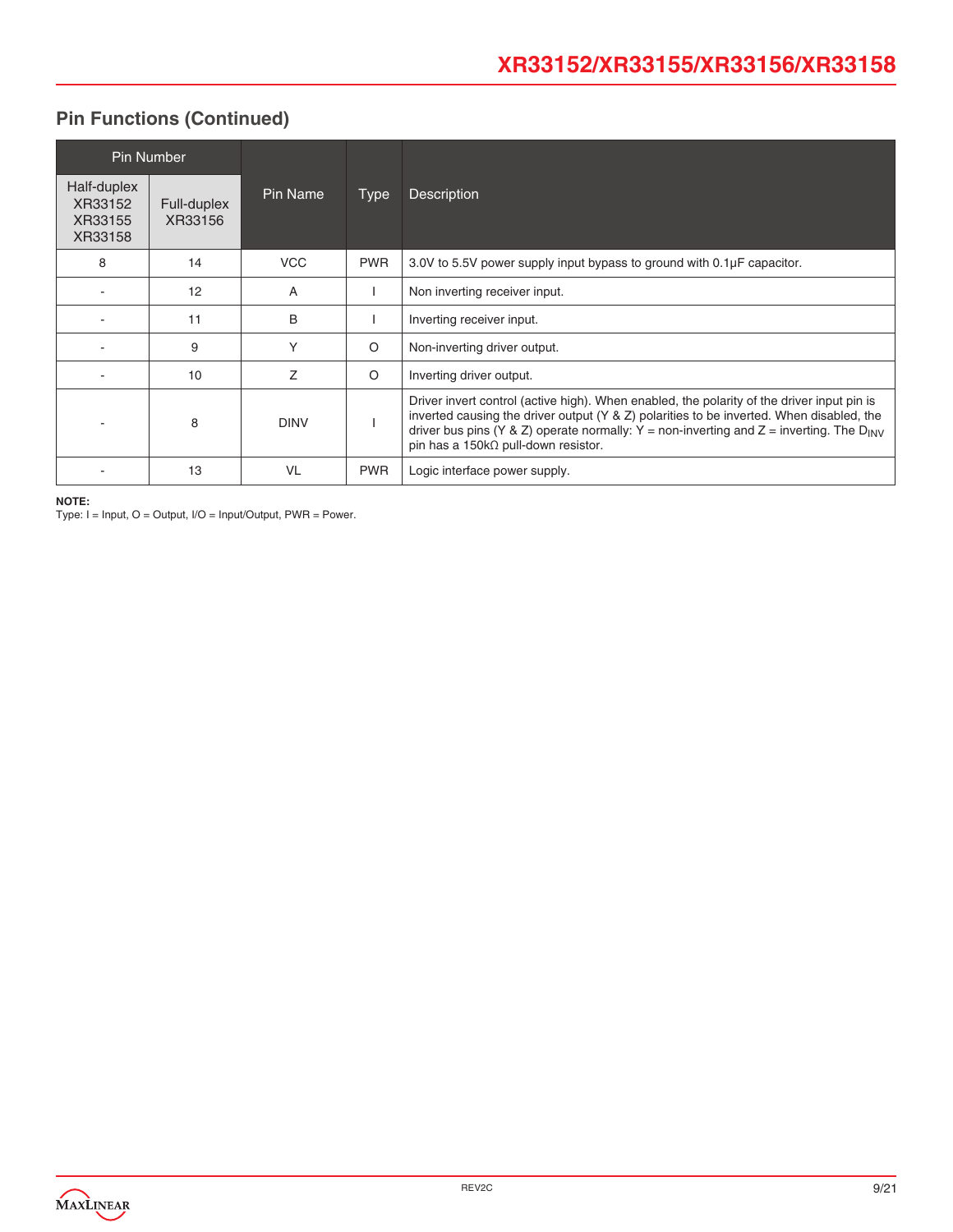### **Pin Functions (Continued)**

XR33156 (Full-duplex - 14 Pins)

| Transmitting |          |        |    |   |                   |
|--------------|----------|--------|----|---|-------------------|
|              |          | Inputs |    |   | Outputs           |
| $D_{INV}$    | RE       | DE     | DI | Υ | Ζ                 |
| 0            | X        |        | 1  | 1 | 0                 |
| 0            | X        | 1      | 0  | 0 |                   |
| 1            | X        | 1      | 1  | 0 |                   |
| 1            | X        | 1      | 0  | 1 | 0                 |
| X            | $\Omega$ | 0      | X  |   | High-Z            |
| X            |          | 0      | X  |   | High-Z (shutdown) |

#### XR33156 (Full-duplex - 14 Pins)

|           | Receiving        |                    |               |                   |  |  |  |
|-----------|------------------|--------------------|---------------|-------------------|--|--|--|
|           | Inputs<br>Output |                    |               |                   |  |  |  |
| $R_{INV}$ | <b>RE</b>        | DE                 | $V_A - V_B$   | <b>RO</b>         |  |  |  |
| 0         | 0                | X                  | $\geq 200$ mV | 1                 |  |  |  |
| 0         | $\Omega$         | X                  | $\leq$ -200mV | $\overline{0}$    |  |  |  |
| 0         | $\mathbf{0}$     | X                  | Open/shorted  | 1                 |  |  |  |
| 1         | 0                | X<br>$\geq 200$ mV |               | 0                 |  |  |  |
| 1         | $\Omega$         | X                  | $\leq$ -200mV | 1                 |  |  |  |
| 1         | $\mathbf{0}$     | X                  | Open/shorted  | 1                 |  |  |  |
| X         | 1                | 1                  | X             | High-Z            |  |  |  |
| X         | 1                | 0                  | X             | High-Z (shutdown) |  |  |  |

### XR33152, XR33155 and XR33158 (Half-duplex - 8 Pins)

| Transmitting |        |    |     |         |
|--------------|--------|----|-----|---------|
|              | Inputs |    |     | Outputs |
| <b>INV</b>   | DE     | DI | A/Y | B/Z     |
|              |        |    |     | O       |
| U            |        | 0  |     |         |
|              |        |    |     |         |
|              |        | 0  |     | O       |
|              |        | X  |     | High-Z  |

### XR33152, XR33155 and XR33158 (Half-duplex - 8 Pins)

| Receiving  |          |                |           |  |  |  |  |
|------------|----------|----------------|-----------|--|--|--|--|
|            | Inputs   |                |           |  |  |  |  |
| <b>INV</b> | DE       | $V_A - V_B$    | <b>RO</b> |  |  |  |  |
| 0          | 0        | $\geq 200$ mV  |           |  |  |  |  |
| 0          | 0        | $\leq$ -200mV  | ∩         |  |  |  |  |
|            | 0        | Open/shorted   |           |  |  |  |  |
|            | $\Omega$ | $\geq +200$ mV | O         |  |  |  |  |
|            | 0        | $\leq$ -200mV  |           |  |  |  |  |
|            |          | Open/shorted   |           |  |  |  |  |

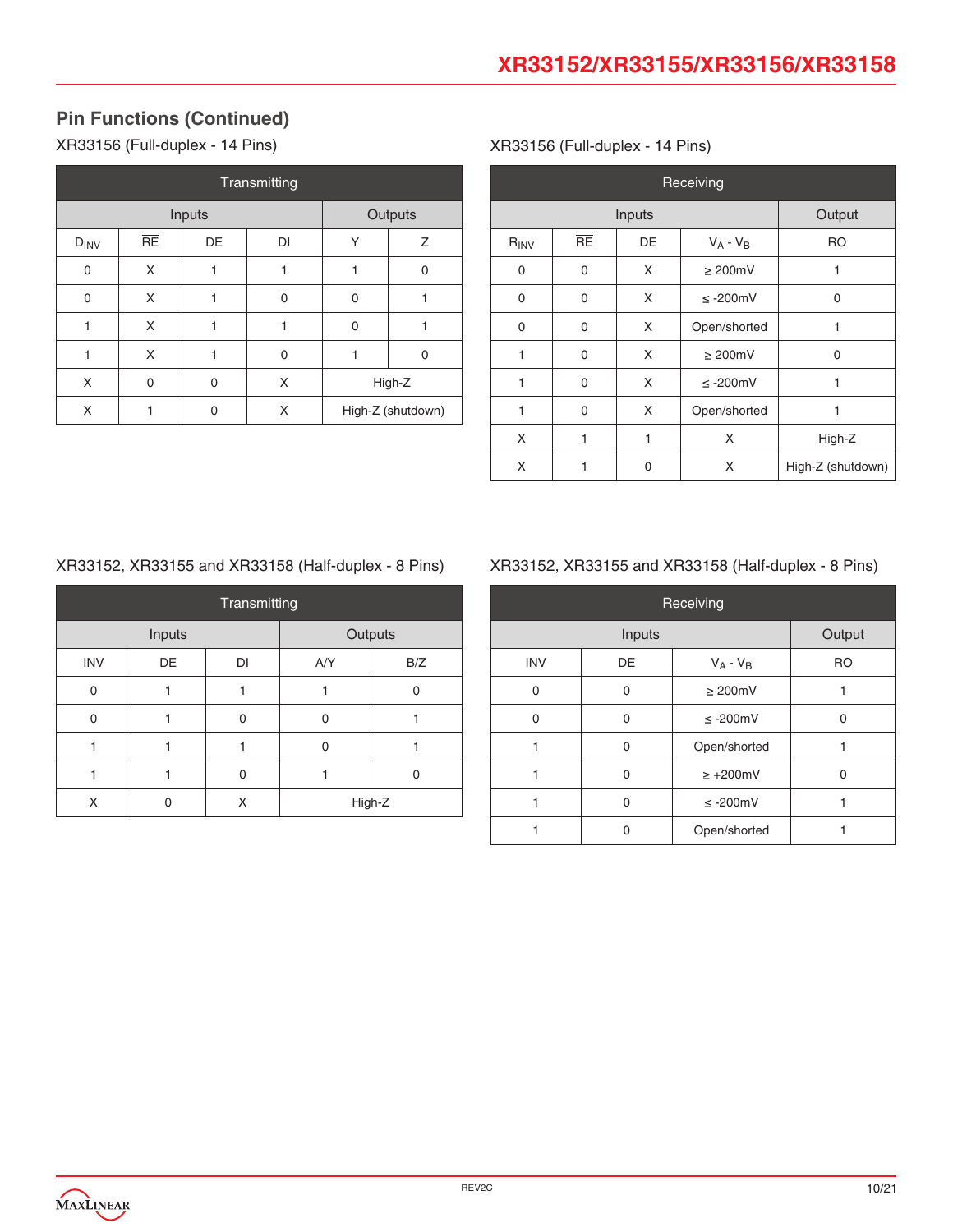### **Applications Information**



#### XR33152, XR33155 and XR33158 XR33156



#### Figure 2. XR33152, XR33155 and XR33158 Half-duplex and XR33156 Full-duplex



Figure 3. Differential Driver Output Voltage



Figure 4. Differential Driver Output Voltage Over Common Mode

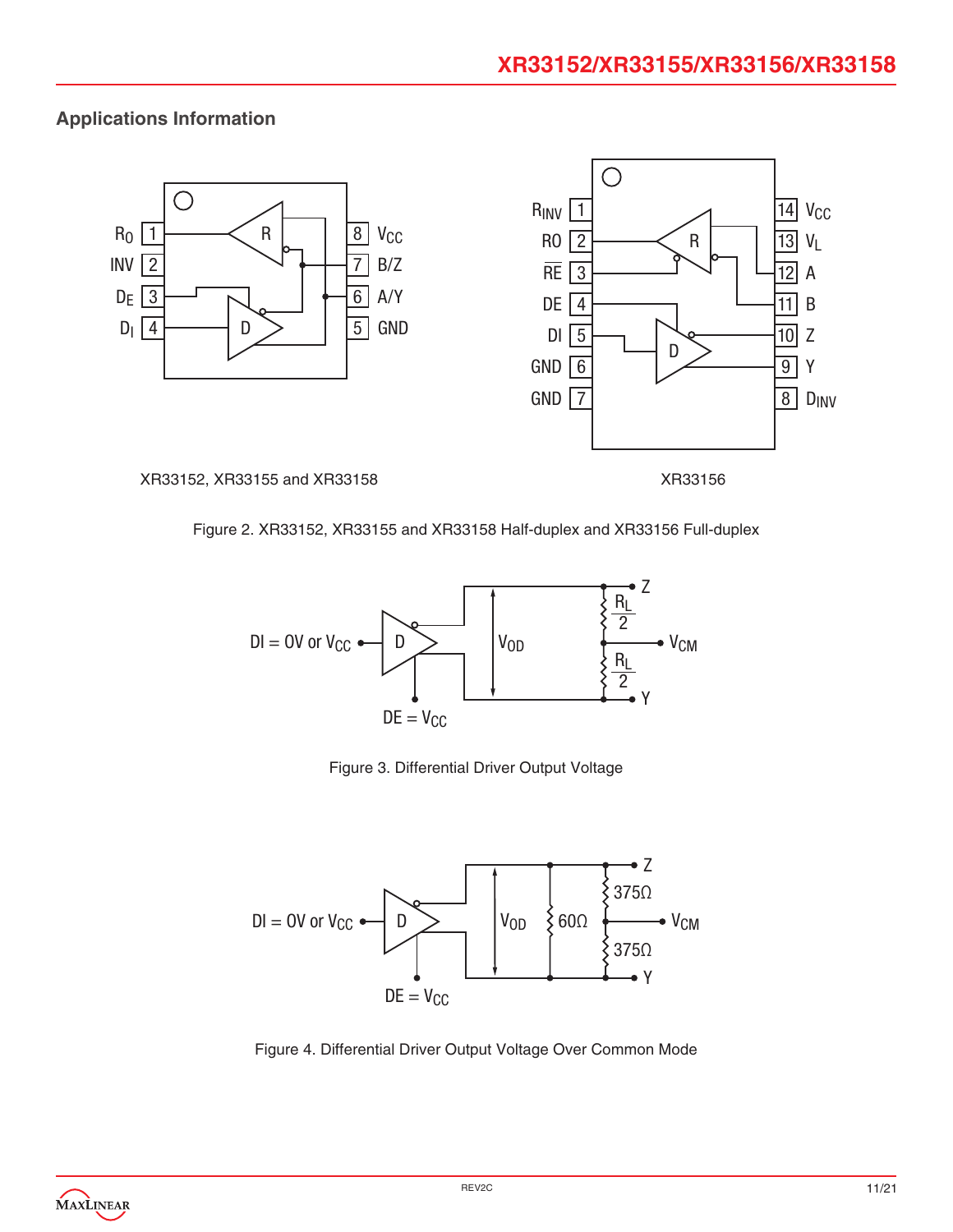





Figure 6. Transient Overvoltage Test Circuit



Figure 7. Driver Propagation Delay Test Circuit and Timing Diagram

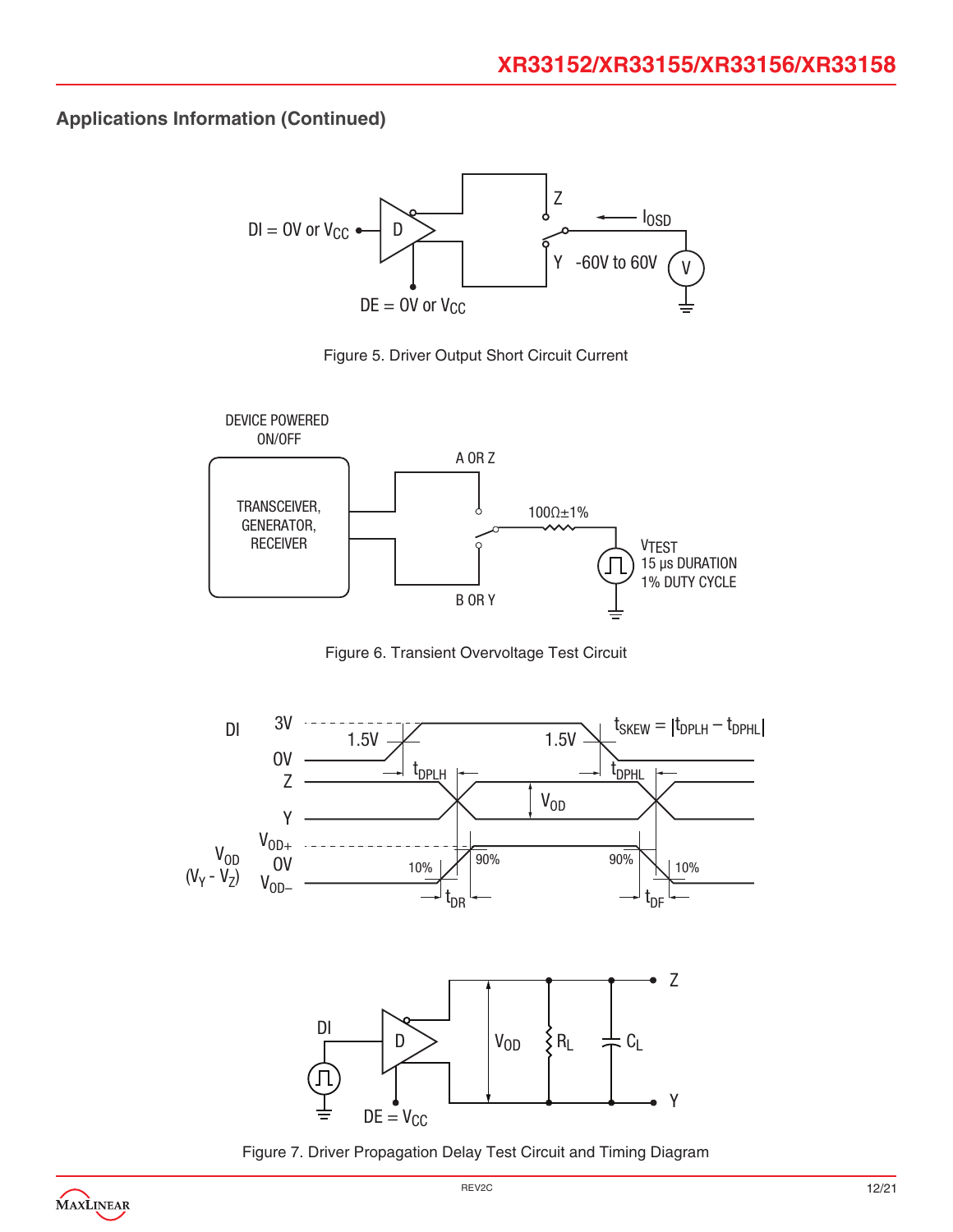

Figure 8. Driver Enable and Disable Timing Test Circuits and Timing Diagrams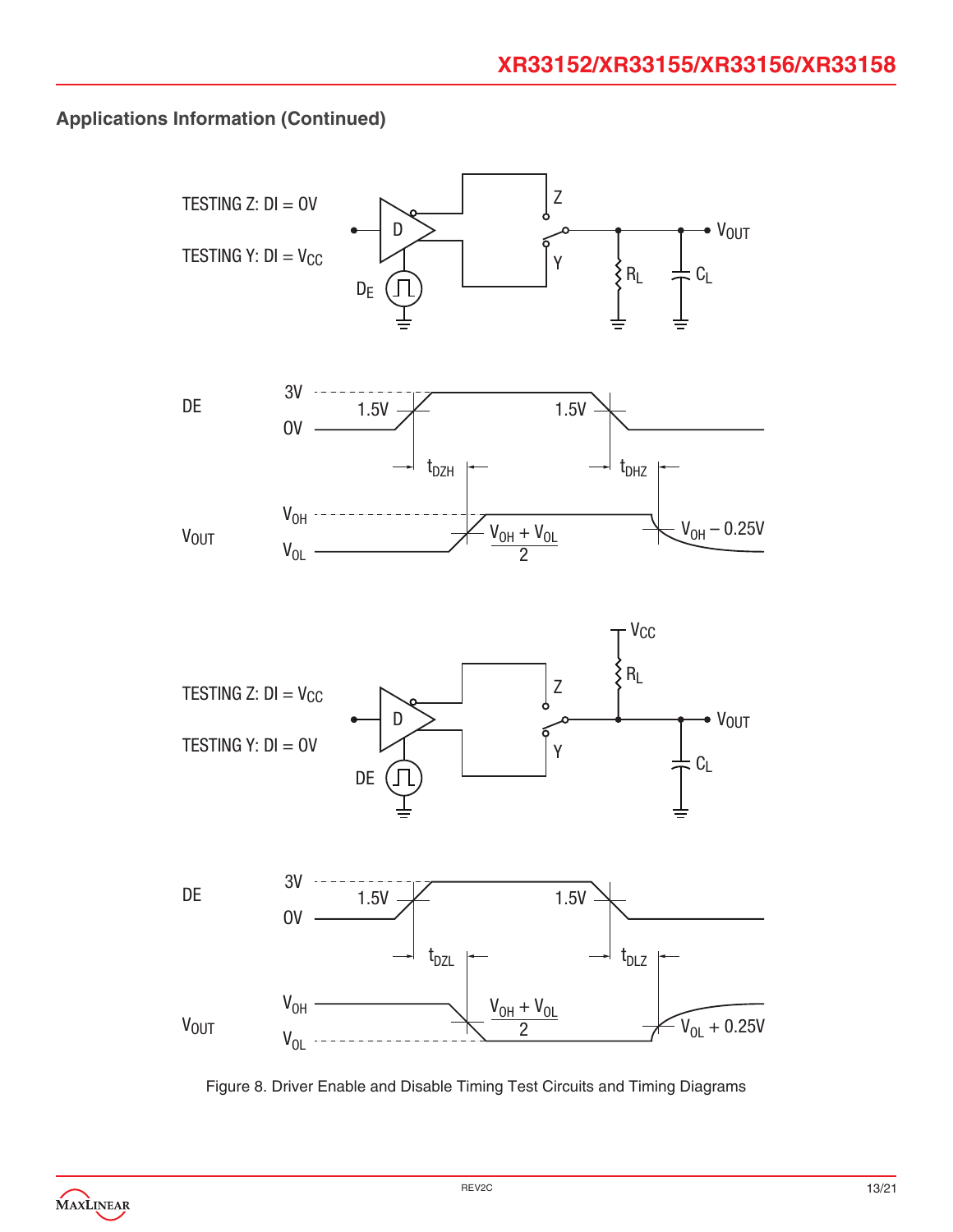

Figure 9. Receiver Propagation Delay Test Circuit and Timing Diagram

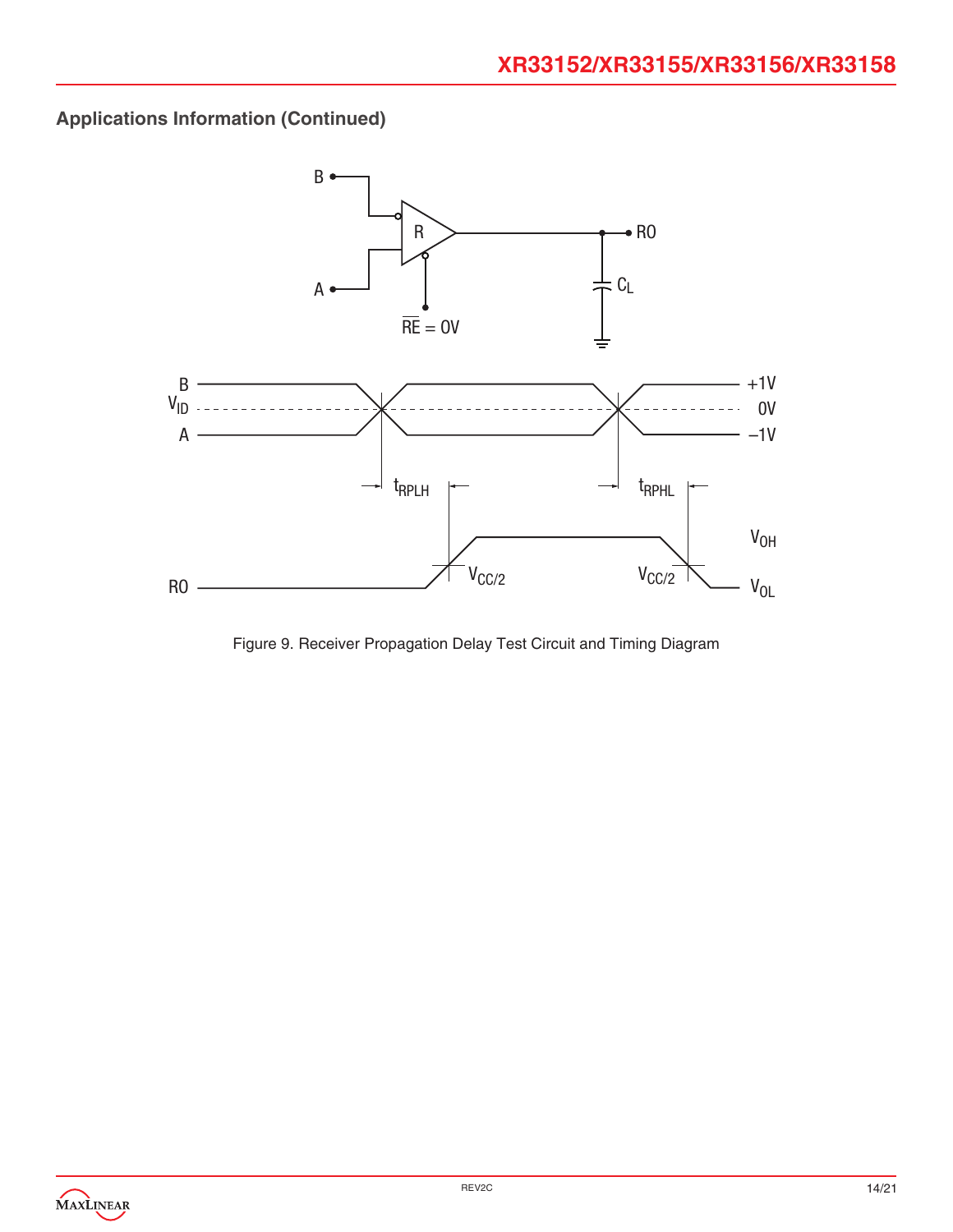

Figure 10. Receiver Enable and Disable Test Circuits and Timing Diagrams

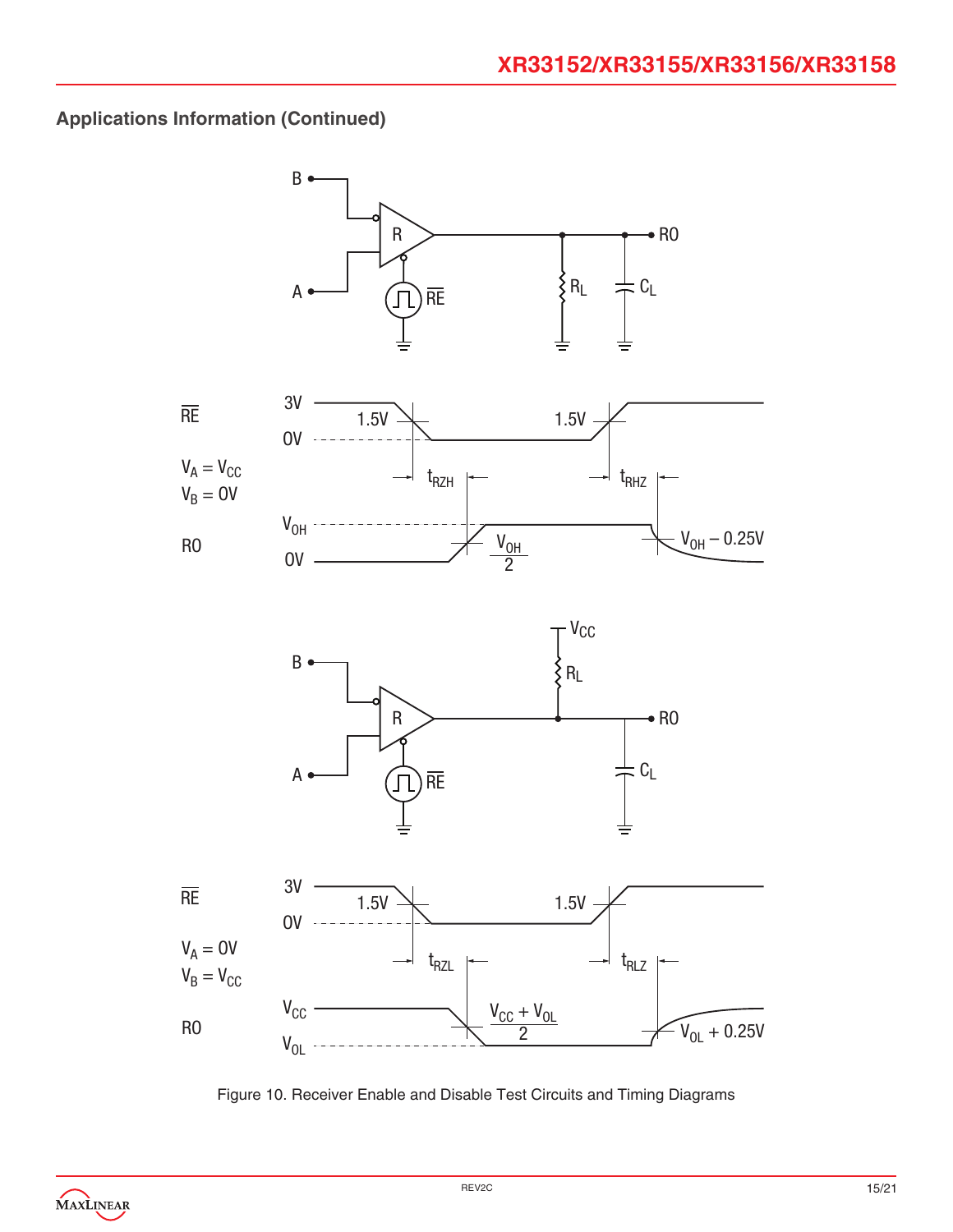The XR3315x RS-485/RS-422 devices are part of MaxLinear's high performance serial interface product line. The analog bus pins can survive direct shorts up to  $\pm 60V$ and are protected against ESD events up to ±15kV.

#### Enhanced Failsafe

Ordinary RS-485 differential receivers will be in an indeterminate state whenever the data bus is not being actively driven. The enhanced failsafe feature of the XR3315x family guarantees a logic-high receiver output when the receiver inputs are open, shorted or when they are connected to a terminated transmission line with all drivers disabled. In a terminated bus with all transmitters disabled, the receivers' differential input voltage is pulled to 0V by the termination. The XR3315x family interprets 0V differential as a logic high with a minimum 50mV noise margin while maintaining compliance with the RS-485 standard of ±200mV. Although the XR3315x family does not need failsafe biasing resistors, it can operate without issue if biasing is used.

#### Hot Swap Capability

When  $V_{CC}$  is first applied the XR3315x family holds the driver enable and receiver enable inactive for approximately 10μs. During power ramp-up, other system ICs may drive unpredictable values or tristated lines may be influenced by stray capacitance. The hot swap feature prevents the XR3315x family from driving any output signal until power has stabilized. After the initial 10us, the driver and receiver enable pins are weakly pulled to their disabled states (low for DE and high for  $\overline{RE}$ ) until the first transition. After the first transition, the  $DE$  and  $\overline{RE}$  pins operate as high impedance inputs.

If circuit boards are inserted into an energized backplane (commonly called "live insertion" or "hot swap") power may suddenly be applied to all circuits. Without the hot swap capability, this situation could improperly enable the transceiver's driver or receiver, driving invalid data onto shared buses and possibly causing driver contention or device damage.

#### **Driver Output Protection**

Two mechanisms prevent excessive output current and power dissipation caused by faults or by bus contention. First, a driver current limit on the output stage provides immediate protection against short circuits over the whole common-mode voltage range. Second, a thermal shutdown circuit forces the driver outputs into a high impedance state if junction temperature becomes excessive.

#### Line Length

The RS-485/RS-422 standard covers line lengths up to 4000ft. Maximum achievable line length is a function of signal attenuation and noise. Termination prevents signal reflections by eliminating the impedance mismatches on a transmission line. Line termination is generally used if rise and fall times are shorter than the round trip signal propagation time. Higher output drivers may allow longer cables to be used.

#### ±15kV HBM ESD Protection (Unpowered Part)

ESD protection structures are incorporated on all pins to protect against electrostatic discharges encountered during handling and assembly. The driver outputs and receiver inputs of the XR3315x family have extra protection against static electricity. MaxLinear uses state-of-the-art structures to protect these pins against ESD damage:

- ±15kV HBM for bus pins to GND
- $\blacksquare$   $\pm$ 4kV HBM for all other pins

#### ESD Test Conditions

ESD performance depends on a variety of conditions. Contact MaxLinear for a reliability report that documents test setup, methodology and results.

#### Maximum Number of Transceivers on the Bus

The standard RS-485 receiver input impedance is 12kΩ (1 unit load). A standard driver can drive up to 32 unit loads. The XR33152 transceiver has a 1/10th unit load receiver input impedance of 120kΩ, allowing up to 320 transceivers to be connected in parallel on a communication line. The XR33156/58 transceivers have a 1/2.5 unit load receiver input impedance of 30kΩ, allowing up to 80 transceivers to be connected in parallel on a communication line. Any combination of these devices and other RS-485 transceivers up to a total of 32 unit loads may be connected to the line.

#### Low Power Shutdown Mode

The XR33156 has a low-power shutdown mode that is initiated by bringing both RE high and DE low simultaneously. While in shutdown the XR33156 draws less than 1μA of supply current. DE and  $\overline{RE}$  may be tied together and driven by a single control signal. Devices are guaranteed not to enter shutdown if  $\overline{RE}$  is high and DE is low for less than 50ns. If the inputs are in this state for at least 600ns, the parts will enter shutdown.

XR33156 enable times,  $t_{ZH}$  and  $t_{ZL}$ , apply when the part is not in low power shutdown state. Enable times,  $t_{ZH}(sH)$ and  $t_{ZL}$ (SHDN) apply when the part is shutdown. The driver and receiver take longer to become enabled from low power shutdown  $t_{ZH(SHDN)}$  and  $t_{ZL(SHDN)}$  than from driver or receiver disable mode ( $t_{ZH}$  and  $t_{ZL}$ ).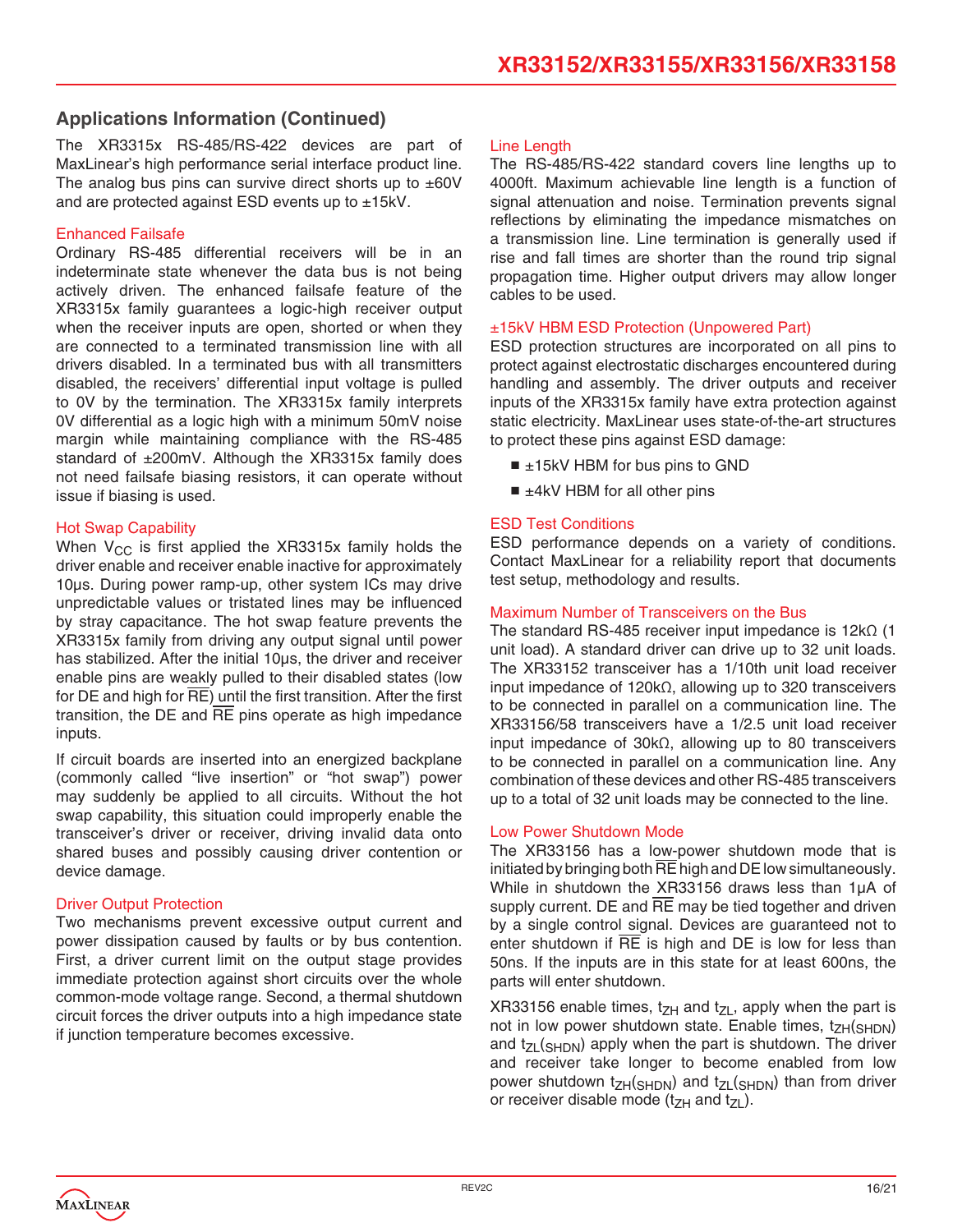### **Product Selector Guide**

| Part Number | Operation   | Data Rate | Shutdown | Receiver/Driver<br>Enable | <b>Nodes</b><br>On Bus | Footprint |
|-------------|-------------|-----------|----------|---------------------------|------------------------|-----------|
| XR33152     | Half-duplex | 250kbps   | No       | No/Yes                    | 320                    | 8-NSOIC   |
| XR33155     | Half-duplex | 1Mbps     |          |                           |                        |           |
| XR33156     | Full-duplex | 20Mbps    | Yes      | Yes/Yes                   | 80                     | 14-NSOIC  |
| XR33158     | Half-duplex |           | No       | No/Yes                    | 80                     | 8-NSOIC   |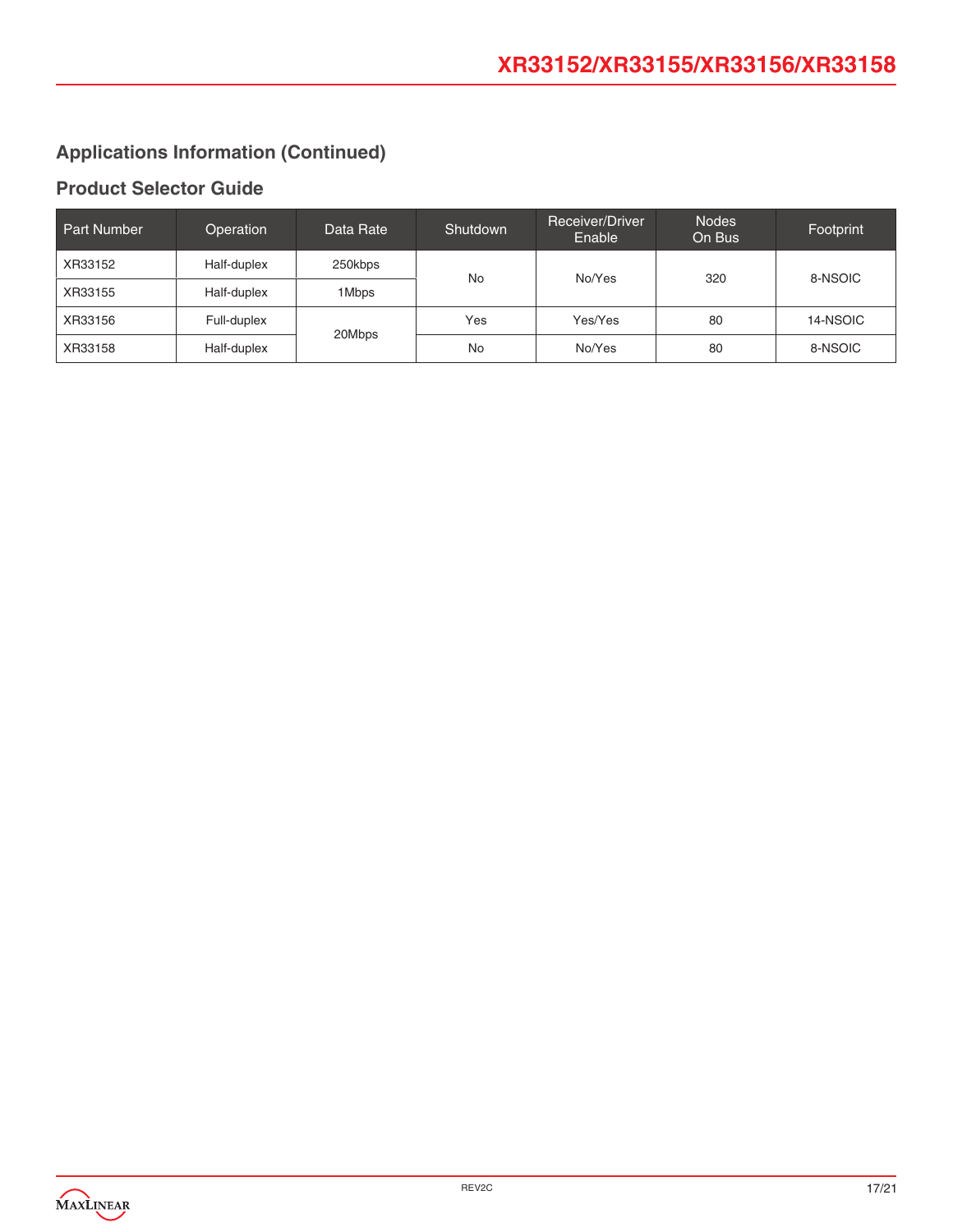### **Mechanical Dimensions**

NSOIC-8

Top View





Side View



| PACKAGE OUTLINE NSOIC .150" BODY<br>JEDEC MS-012 VARIATION AA |            |                                           |              |                     |                                               |              |  |
|---------------------------------------------------------------|------------|-------------------------------------------|--------------|---------------------|-----------------------------------------------|--------------|--|
| <b>SYMBOLS</b>                                                |            | COMMON DIMENSIONS IN MM<br>(Control Unit) |              |                     | COMMON DIMENSIONS IN INCH<br>(Reference Unit) |              |  |
|                                                               | <b>MIN</b> | <b>NOM</b>                                | <b>MAX</b>   | <b>MIN</b>          | <b>NOM</b>                                    | MAX          |  |
| A                                                             | 1.35       |                                           | 1.75         | 0.053               |                                               | 0.069        |  |
| A1                                                            | 0.10       |                                           | 0.25         | 0.004               | $\overline{\phantom{0}}$                      | 0.010        |  |
| A <sub>2</sub>                                                | 1.25       |                                           | 1.65         | 0.049               |                                               | 0.065        |  |
| b                                                             | 0.31       |                                           | 0.51         | 0.012               |                                               | 0.020        |  |
| c                                                             | 0.17       |                                           | 0.25         | 0.007               |                                               | 0.010        |  |
| Е                                                             |            | <b>BSC</b><br>6.00                        |              |                     | 0.236 BSC                                     |              |  |
| E1                                                            |            | <b>BSC</b><br>3.90                        |              |                     | 0.154 BSC                                     |              |  |
| e                                                             |            | 1.27 BSC                                  |              | 0.050 BSC           |                                               |              |  |
| h                                                             | 0.25       |                                           | 0.50         | 0.010               |                                               | 0.020        |  |
| L                                                             | 0.40       |                                           | 1.27         | 0.016               |                                               | 0.050        |  |
| L1                                                            |            | 1.04 REF                                  |              | 0.041<br><b>REF</b> |                                               |              |  |
| L2                                                            |            | 0.25 BSC                                  |              | 0.010<br><b>BSC</b> |                                               |              |  |
| R                                                             | 0.07       |                                           |              | 0.003               |                                               |              |  |
| R <sub>1</sub>                                                | 0.07       |                                           |              | 0.003               |                                               |              |  |
| q                                                             | 0.         |                                           | $8^{\circ}$  | U.                  |                                               | $8^{\circ}$  |  |
| đ                                                             | 5.         |                                           | $15^{\circ}$ | 5.                  | —                                             | $15^{\circ}$ |  |
| q2                                                            | 0.         |                                           |              | 0.                  |                                               |              |  |
| D                                                             |            | <b>BSC</b><br>4.90                        |              |                     | 0.193                                         | <b>BSC</b>   |  |
| N                                                             | 8          |                                           |              |                     |                                               |              |  |

Drawing No: POD-00000108 Revision: A

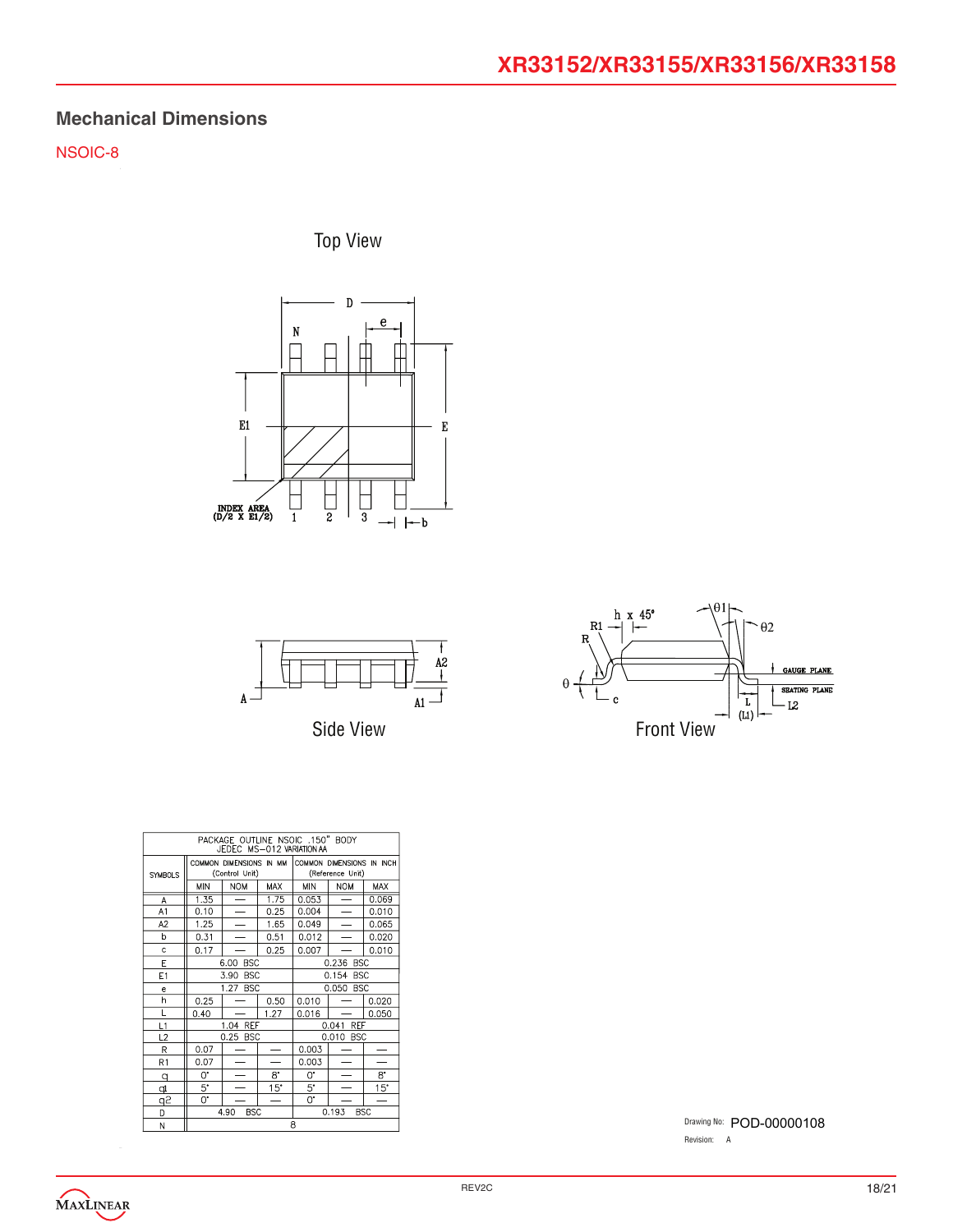### **Mechanical Dimensions**

### NSOIC-14







Side View



| PACKAGE OUTLINE NSOIC .150" BODY<br>JEDEC MS-012 VARIATION AB |             |                                           |             |                     |                                               |             |
|---------------------------------------------------------------|-------------|-------------------------------------------|-------------|---------------------|-----------------------------------------------|-------------|
| <b>SYMBOLS</b>                                                |             | COMMON DIMENSIONS IN MM<br>(Control Unit) |             |                     | COMMON DIMENSIONS IN INCH<br>(Reference Unit) |             |
|                                                               | <b>MIN</b>  | <b>NOM</b>                                | MAX         | <b>MIN</b>          | <b>NOM</b>                                    | <b>MAX</b>  |
| Α                                                             | 1.35        |                                           | 1.75        | 0.053               |                                               | 0.069       |
| A1                                                            | 0.10        |                                           | 0.25        | 0.004               |                                               | 0.010       |
| A <sub>2</sub>                                                | 1.25        |                                           | 1.65        | 0.049               |                                               | 0.065       |
| b                                                             | 0.31        |                                           | 0.51        | 0.012               |                                               | 0.020       |
| Ċ                                                             | 0.17        |                                           | 0.25        | 0.007               |                                               | 0.010       |
| E                                                             |             | <b>BSC</b><br>6.00                        |             | 0.236 BSC           |                                               |             |
| E1                                                            |             | 3.90<br><b>BSC</b>                        |             | 0.154<br><b>BSC</b> |                                               |             |
| e                                                             |             | 1.27<br><b>BSC</b>                        |             | 0.050<br><b>BSC</b> |                                               |             |
| h                                                             | 0.25        |                                           | 0.50        | 0.010               |                                               | 0.020       |
| Г                                                             | 0.40        |                                           | 1.27        | 0.016               |                                               | 0.050       |
| L1                                                            |             | 1.04 REF                                  |             | <b>REF</b><br>0.041 |                                               |             |
| L2                                                            |             | 0.25 BSC                                  |             |                     | 0.010 BSC                                     |             |
| R                                                             | 0.07        |                                           |             | 0.003               |                                               |             |
| R1                                                            | 0.07        |                                           |             | 0.003               |                                               |             |
| q                                                             | 0*          |                                           | $8^{\circ}$ | 0.                  |                                               | $8^{\circ}$ |
| q                                                             | $5*$        |                                           | 15"         | 5.                  |                                               | 15"         |
| $\overline{5}$                                                | $0^{\circ}$ |                                           |             | 0.                  |                                               |             |
| D                                                             |             | <b>BSC</b><br>0.341<br><b>BSC</b><br>8.65 |             |                     |                                               |             |
| N                                                             | 14          |                                           |             |                     |                                               |             |

Drawing No: POD-00000109Revision: A

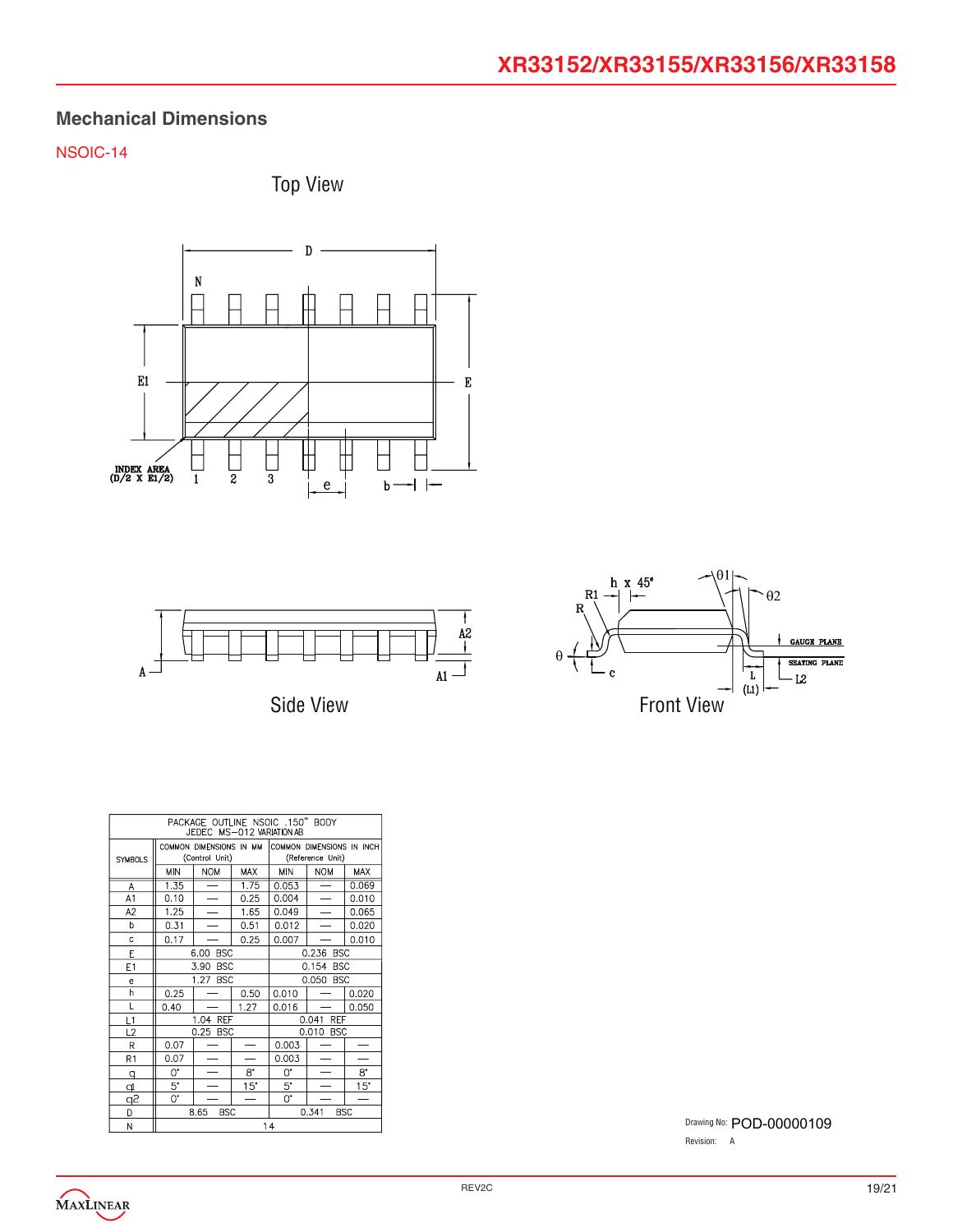# **XR33152/XR33155/XR33156/XR33158**

### <span id="page-19-0"></span>**Ordering Information(1)**

| Part Number                                                                                                                  | Operation                | Data Rate | Operating<br><b>Temperature Range</b> | Lead-Free   | Package     | Packaging Method |
|------------------------------------------------------------------------------------------------------------------------------|--------------------------|-----------|---------------------------------------|-------------|-------------|------------------|
| XR33152ID-F                                                                                                                  |                          | 250kbps   | -40°C to 85°C                         |             | 8-pin SOIC  | Tube             |
| XR33152IDTR-F                                                                                                                | Half-duplex              |           |                                       |             |             | Tape and Reel    |
| XR33152HD-F                                                                                                                  |                          |           | -40°C to 105°C                        |             |             | Tube             |
| XR33152HDTR-F                                                                                                                |                          |           |                                       |             |             | Tape and Reel    |
| XR33155ID-F                                                                                                                  |                          |           | -40 $^{\circ}$ C to 85 $^{\circ}$ C   |             |             | Tube             |
| XR33155IDTR-F                                                                                                                | Half-duplex              | 1Mbps     |                                       |             | 8-pin SOIC  | Tape and Reel    |
| XR33155HD-F                                                                                                                  |                          |           | -40°C to 105°C                        | $Yes^{(2)}$ | 14-pin SOIC | Tube             |
| XR33155HDTR-F                                                                                                                |                          |           |                                       |             |             | Tape and Reel    |
| XR33156ID-F                                                                                                                  |                          |           | -40 $^{\circ}$ C to 85 $^{\circ}$ C   |             |             | Tube             |
| XR33156IDTR-F                                                                                                                | Full-duplex              | 20Mbps    |                                       |             |             | Tape and Reel    |
| XR33156HD-F                                                                                                                  |                          |           | -40°C to 105°C                        |             |             | Tube             |
| XR33156HDTR-F                                                                                                                |                          |           |                                       |             |             | Tape and Reel    |
| XR33158ID-F                                                                                                                  |                          |           | -40 $^{\circ}$ C to 85 $^{\circ}$ C   |             |             | Tube             |
| XR33158IDTR-F                                                                                                                | Half-duplex              |           |                                       |             | 8-pin SOIC  | Tape and Reel    |
| XR33158HD-F                                                                                                                  |                          | 20Mbps    | -40°C to 105°C                        |             |             | Tube             |
| XR33158HDTR-F                                                                                                                |                          |           |                                       |             |             | Tape and Reel    |
| XR33152IDEVB<br>XR33152HDEVB<br>XR33155IDEVB<br>XR33155HDEVB<br>XR33156IDEVB<br>XR33156HDEVB<br>XR33158IDEVB<br>XR33158HDEVB | <b>Evaluation Boards</b> |           |                                       |             |             |                  |

#### **NOTE:**

1. Refer to www.exar.com/XR33152, www.exar.com/XR33155, www.exar.com/XR33156, www.exar.com/XR33158 for most up-to-date Ordering Information.

2. Visit [www.exar.com](http://www.exar.com) for additional information on Environmental Rating.